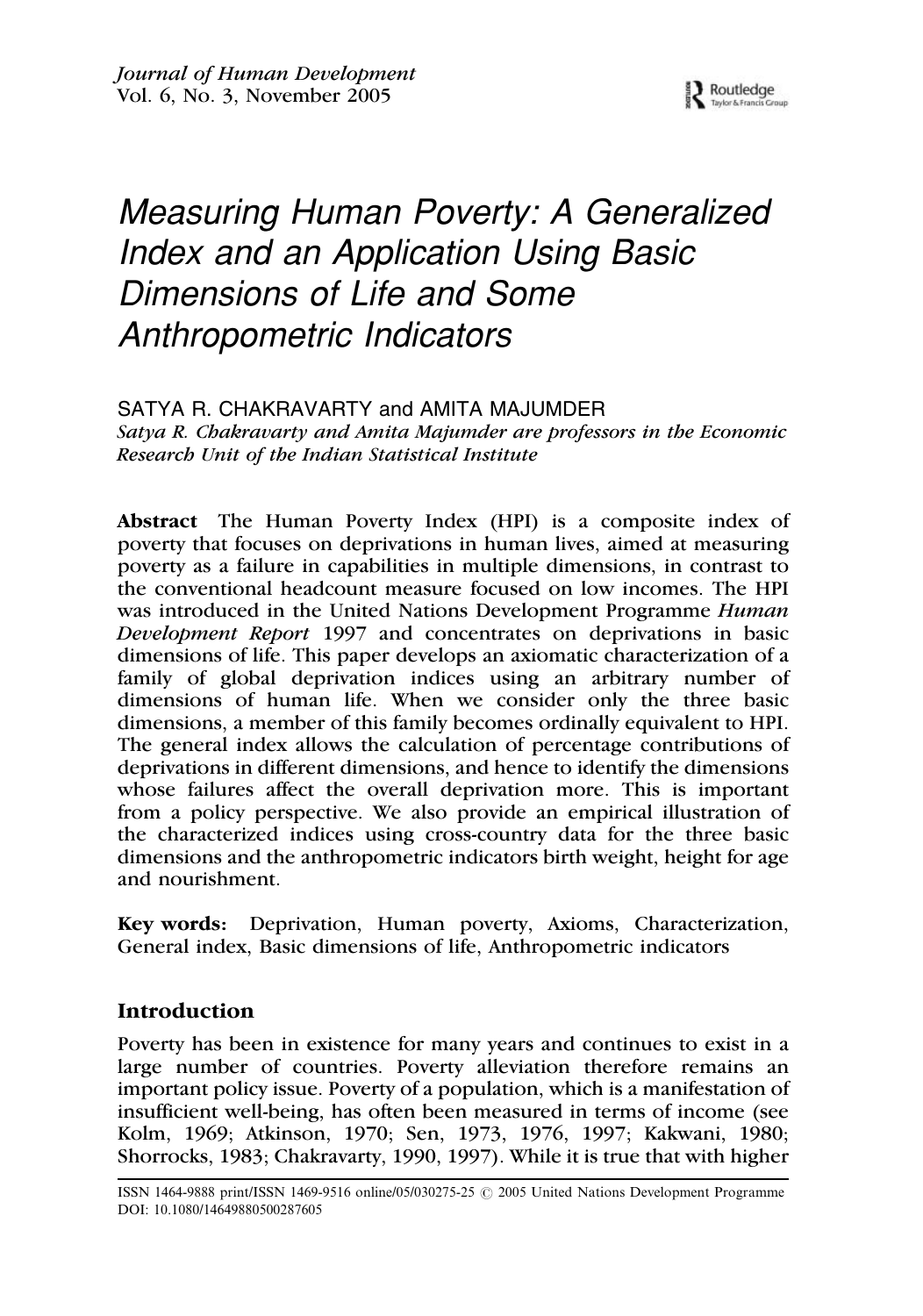income a person may be able to improve his/her position in some nonmonetary attributes of well-being, it may be the case that markets for certain non-monetary attributes do not exist. One example is a public good like a flood control programme in an underdeveloped country. Income as the sole attribute of well-being is therefore inappropriate and should be supplemented by other attributes; for example, housing, literacy, life expectancy at birth, nutritional status, provision of public goods, and so on. The basic needs approach advocated by development economists regards development as an improvement in an array of human needs, not just as a growth of income (Streeten, 1981). Thus, the construction of a composite index of well-being is deemed to be a worthwhile exercise (Kolm, 1977; Atkinson and Bourguignon, 1982; Tsui, 1995, 1999, 2002; Ravallion, 1996; Chakravarty et al., 1998; Bourguignon and Chakravarty, 1999, 2003; Atkinson, 2003; Weymark, 2003).

Sen (1985, 1987, 1997) defined standard of living in terms of: (i) functioning, which indicates attainments of different attributes; and (ii) capability, which is the ability to achieve. The capability approach emphasizes what a person can do and not what he/she can purchase as the ultimate metric of well-being. An example of an achievement index is the Human Development Index (HDI) suggested by the United Nations Development Programme (UNDP, 1990–2005). It is a composite index that measures average achievements in three basic dimensions of human development, aggregating country level functioning attainments of three attributes: a decent living standard measured by gross domestic product per capita (purchasing power parity in US dollars), a long and healthy life measured by life expectancy at birth, and knowledge measured by the educational attainment rate (adult literacy rate and combined primary, secondary and tertiary gross enrolment rates).

The HDI has its shortcomings, but its widespread use indicates that it has greater advantages. More than a decade after its introduction, the HDI has established itself as a prominent development index. By focusing on basic capabilities it has shown applicability to both developing and developed countries, although the selection of three attributes is quite restrictive, especially when people value other types of capabilities, e.g. human rights (Anand and Sen, 1993). It cannot reflect the inequality and deprivational aspect of development. Different countries may attach a different value to indicators so that assigning the same weight to the three functionings generates differences in respect of how societies view development (Srinivasan, 1994). It fails to provide information on how development is distributed among the population (Foster *et al.*, 2005). Simple averaging, which is one of the many aggregation rules (Kelley, 1991), implies perfect substitutability between any two of the three attributes of development. But ''people do not just want to be alive. They want to be knowledgeable; and they certainly may want a decent life, one that is not considerably undermined by extreme poverty and constant worry about sheer physical survival'' (UNDP, 1991, p. 88). Perfect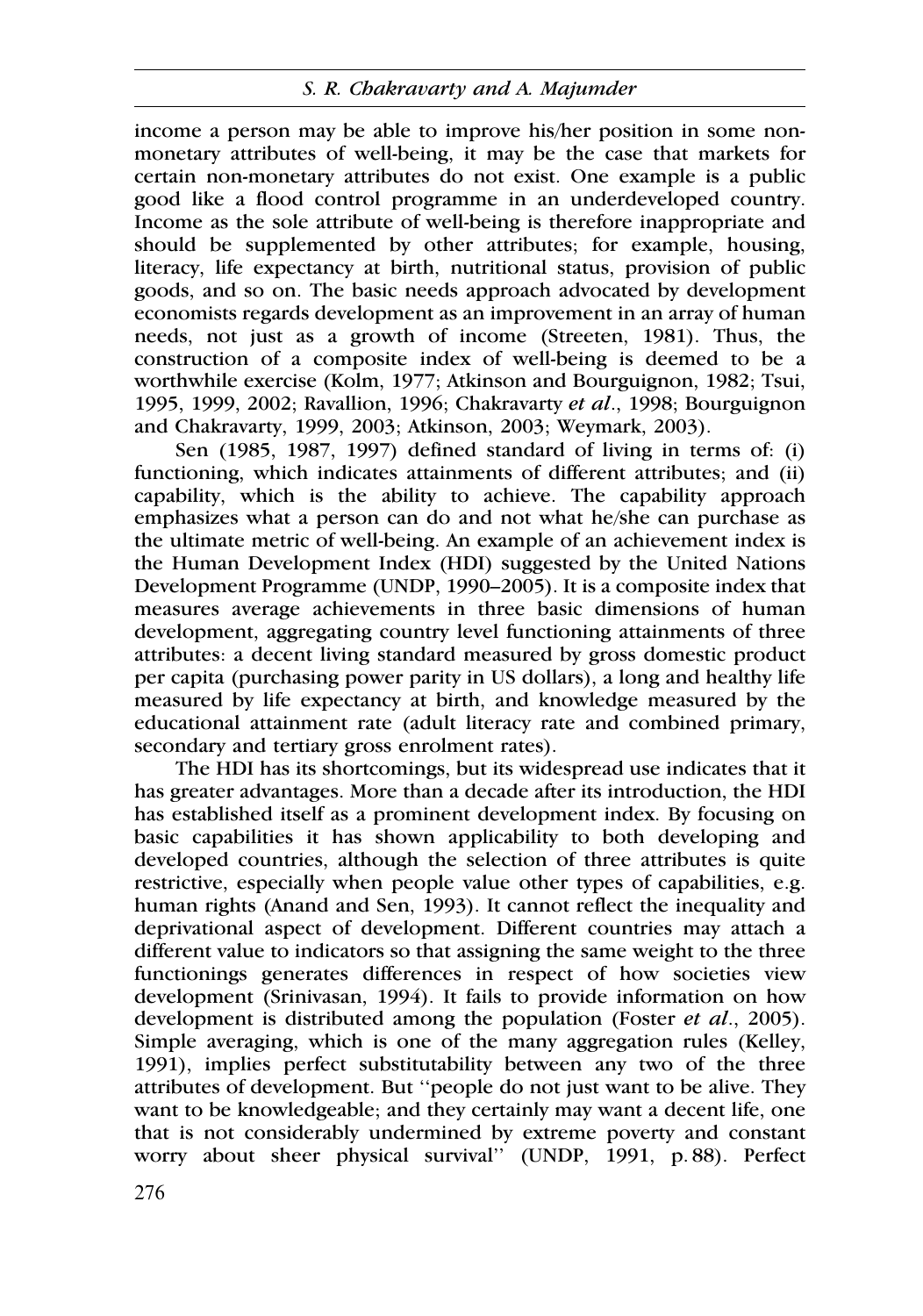substitutability between attributes does not reflect this view. Chakravarty (2003) suggested a generalization of the HDI using an arbitrary number of components of well-being, where the marginal rate of substitution between any two attributes diminishes along an indifference curve as the first attribute rises and the second falls. This is a natural assumption, given the nature of attributes.

While the HDI measures average achievement, in 1997 the UNDP proposed a composite index, the Human Poverty Index (HPI), for measuring deprivations in the three basic dimensions of human development captured in the HDI (see the fourth section for an analytical form and discussion). The HPI aims to measure poverty as a failure in capabilities in multiple dimensions, in contrast to the conventional headcount measure focused on low incomes.

By focusing attention on the most deprived people in a country, the HPI highlights the *presence of poverty* in a country rather than the *average* national achievement. Since the HPI formalizes poverty in terms of functioning failures in a multi-attribute framework, it explicitly shows that even among the richest industrialized countries there is human poverty (UNDP, 2001). This demonstrates that poverty is not only a 'southern' phenomenon or one pertaining only to developing countries. Furthermore, a high HDI value does not automatically imply low levels of human poverty (UNDP, 1999). Therefore, monitoring human poverty is important for assessment, policy formulation and making lives of millions better.

Now, human poverty should also include important components other than the three UNDP components. For instance, tuberculosis incidence, and prevalence of anaemia among women and preschool children can be significant dimensions of human poverty. Another crucial dimension can be malnutrition. In spite of the debate on the importance of low income as a cause of undernutrition (Lipton and Ravallion, 1995), because poverty and malnutrition often go hand in hand, it is natural to measure poverty by the extent of a population's failure to achieve desirable nutritional status (Osmani, 1992). Malnutrition is an important cause of low birth weight, brain damage and other brain defects, contributing to physical and cognitive retardation, an increase in infection and death, as well as other health problems in infants and children.

One approach to studying malnutrition is to assess its status based on anthropometric indicators. Malnutrition can be viewed as the output of an ill-health production function, whose inputs are grades of nutritional deficiency based on anthropometric indicators. For example, three of the most common indicators for infants and children are weight-for-height, height-for-age and weight-for-age. Grades of malnutrition based on these indicators are constructed by comparing indicators with reference data for healthy population (see World Health Organisation [WHO], 1995; Alderman, 2000). Another anthropometric indicator that can be used is the body mass index (BMI) for adult population. The BMI, a measure of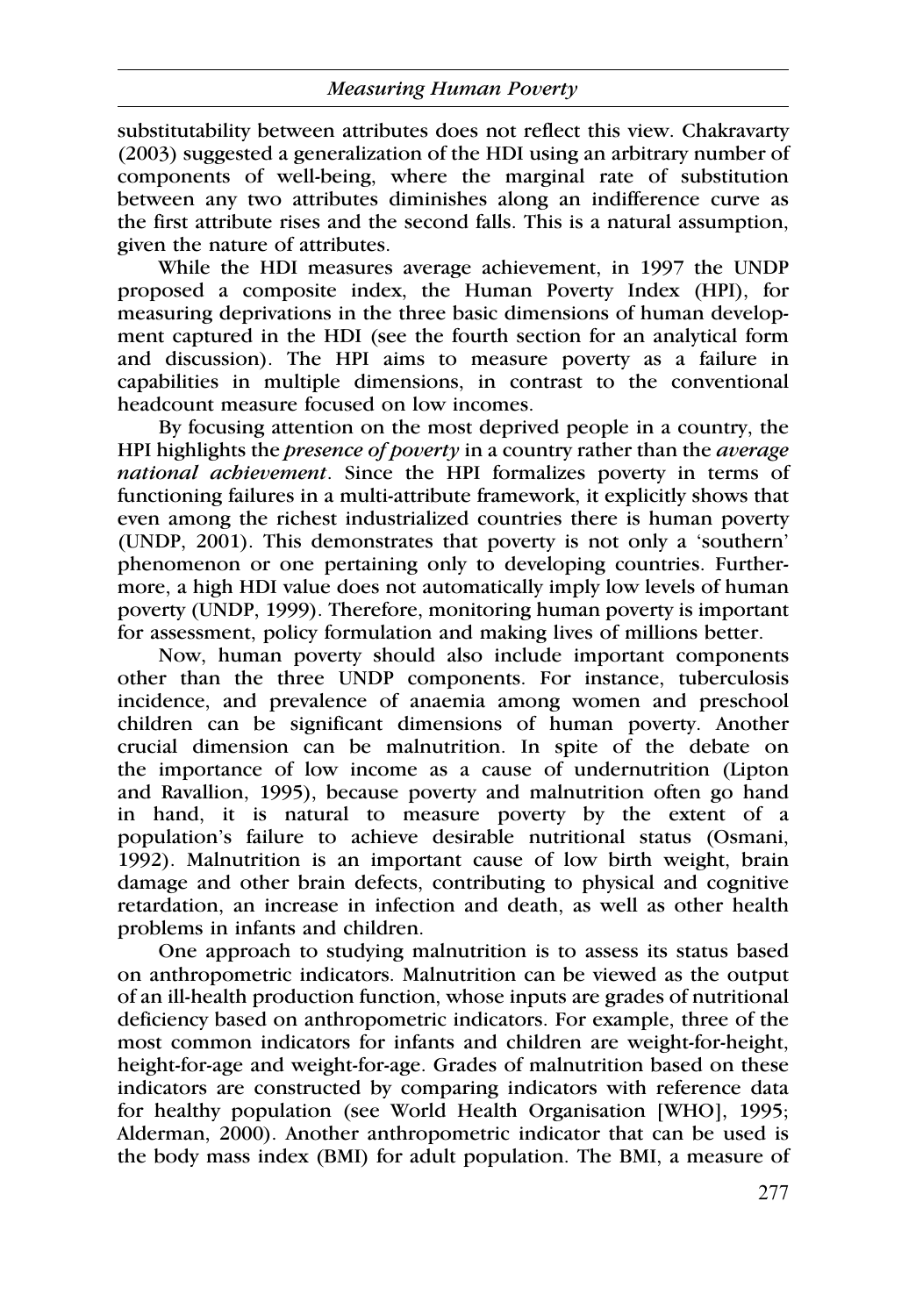obesity or emaciation, is defined as the weight in kilograms divided by the square of height in meters (WHO, 1995).

In this paper we axiomatically characterize a family of overall social deprivation indices using an arbitrary number of attributes. In fact, we first characterize social deprivation in terms of each attribute. Then we aggregate the social deprivations of different attributes to arrive at a family of indices of the overall deprivation.<sup>1</sup> Thus, this approach deviates from the ad hoc approach to the design of the HPI. In the particular case when we consider the UNDP functionings only, the HPI becomes ordinally equivalent to a member of the family of the characterized indices. Hence, the family of suggested indices is a generalized  $HPL<sup>2</sup>$ 

An attractive feature of our index is that it satisfies a factor decomposability condition, which means that for any partitioning of the attributes into two or more subgroups, the overall index is a weighted average of subgroup indices. For instance, suppose that the set of functioning includes the UNDP attributes and anthropometric nutritional indicators (the selection of 'nutrition' as a development issue in supplementing the current HPI is illustrative and one can, in fact, select any other issue(s) and/or indicators in such applications). Then aggregate human poverty is simply the average of human poverty levels calculated using the sets of UNDP attributes and anthropometric indicators. Using this we can calculate the percentage contributions made by different attributes to overall deprivations. Evidently the high contributing attributes require attention from a policy perspective for reducing their contributions to obtain a lower position in the human poverty profile. This shows an important policy application of our index in diverse situations and its usefulness as a planning tool for identifying sources of concentrated poverty within a country. It helps policy formulators to judge why their country has more human poverty than another, to undertake policies to overcome relevant deficiencies and to redefine the priorities of the country. However, an assessment of overall poverty becomes contingent on the implicit valuation of the index. Since the non-welfarist approach to policy analysis is becoming quite popular (Sen, 1985), and in many situations policy is evaluated using specific forms of indices, it seems worthwhile to see what type of policy would be implied by the use of a specific HPI.

The next section characterizes an index of deprivation for an individual attribute, while the third section suggests the generalized HPI. In the fourth section we provide the empirical illustration using crosscountry data for basic dimensions of life considered by the UNDP as well as several anthropometric indicators, while the final section presents our conclusions.

# Characterization of individual deprivation indices

Suppose there are  $k$  attributes of well-being, each representing a dimension of human life. These can be a decent living standard,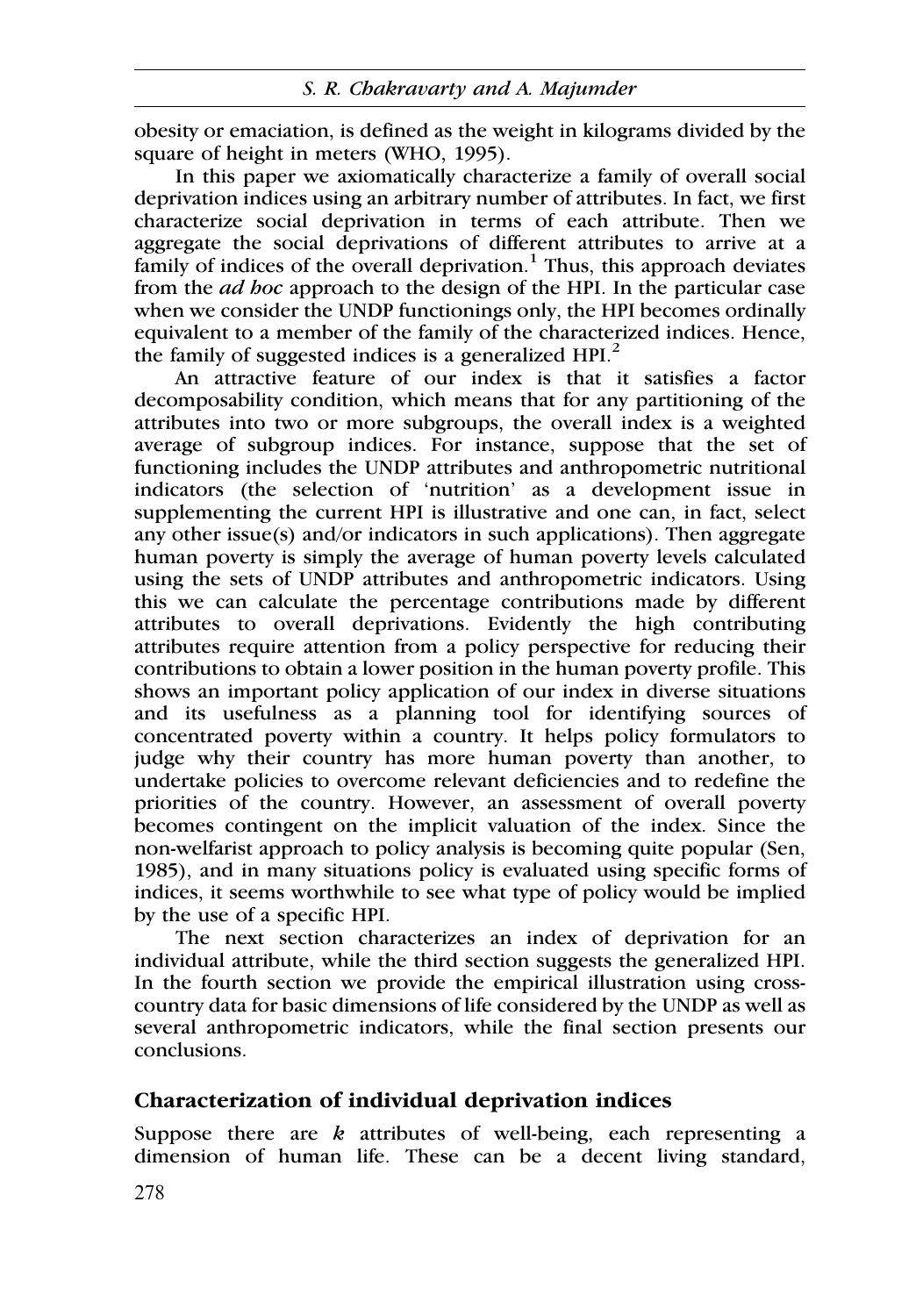knowledge, healthy life, housing, provision of public goods and adequate nutrition.

Let  $x_i \geq 0$  be the extent of failure associated with attribute *i*. Failure may be based on an inadequate level of the attribute or on the deviation of its range from the normal range. For instance, failure in the functioning 'knowledge' in a developing country can be measured by the fraction of illiterate adults. Failure in having a balanced nutritional status, which is manifested through the anthropometric indicator BMI being different from the normal range, can be measured using the fraction of adults over 20 whose BMI  $>$  30 or BMI  $<$  18.5<sup>3</sup> (WHO, 1995). As in these two examples, we assume that for any  $i$ ,  $x_i$  is independent of the unit of measurement. Therefore,  $x_i \in [0,1]$ , the set of non-negative real numbers lying between zero and one.

A deprivation index for attribute  $i$  is a real valued function  $d: [0,1] \rightarrow R_+^1$ , which associates a value  $d(x_i)$  to each  $x_i \in [0,1]$ , where  $R_+^1$  is the non-negative part of the real line. More precisely,  $d(x_i)$ determines the extent of deprivation corresponding to  $x_i$ . We assume that  $d$  is twice differentiable, a technical assumption that makes the analysis simple. Further, it implies continuity of  $d$ , which ensures that  $d$  will not be oversensitive to minor observational errors on failure of attribute i. We assume the same functional form of d for all attributes for computational simplicity, although one can choose different functional forms for different attributes.

We now propose the following axioms for an arbitrary index  $d$ .

Normalization (NM):  $d(x_i)=0$  if  $x_i=0$ . **Monotonicity** (MN): An increase in  $x_i$  increases d; that is, for any  $x_i \in [0,1]$ ,  $d(x_i+c) > d(x_i)$ , where  $c > 0$  is arbitrary and  $x_i + c \in [0,1]$ . Higher Deprivation at Higher Failure Difference (HD): For any  $x_i \in [0,1]$  and any  $\delta > 0$ , the magnitude of deprivation increase  $d(x_i+\delta) - d(x_i)$  is an

Normalization indicates that if the level of failure for an attribute is zero, then its deprivation is zero. Monotonicity demands that an increase in the extent of failure of an attribute makes people more deprived in that attribute. Normalization and monotonicity jointly imply that the deprivation index is bounded from below by zero, the bound being attained in case of zero failure. According to HD an increase in the extent of failure of the attribute represents a greater increase in deprivation at higher levels than an identical increase at lower levels. For instance, in a developing country, an increase in the fraction of population without access to safe water from 0.6 to 0.7 shows a higher degree of deprivation increase than an increase in the fraction from 0.1 to 0.2.

increasing function of  $x_i$  where  $x_i + \delta \in [0,1]$ .

HD parallels Sen's (1976) 'Ranked Relative Deprivation' axiom. Sen argued that in income poverty measurement, the poverty line can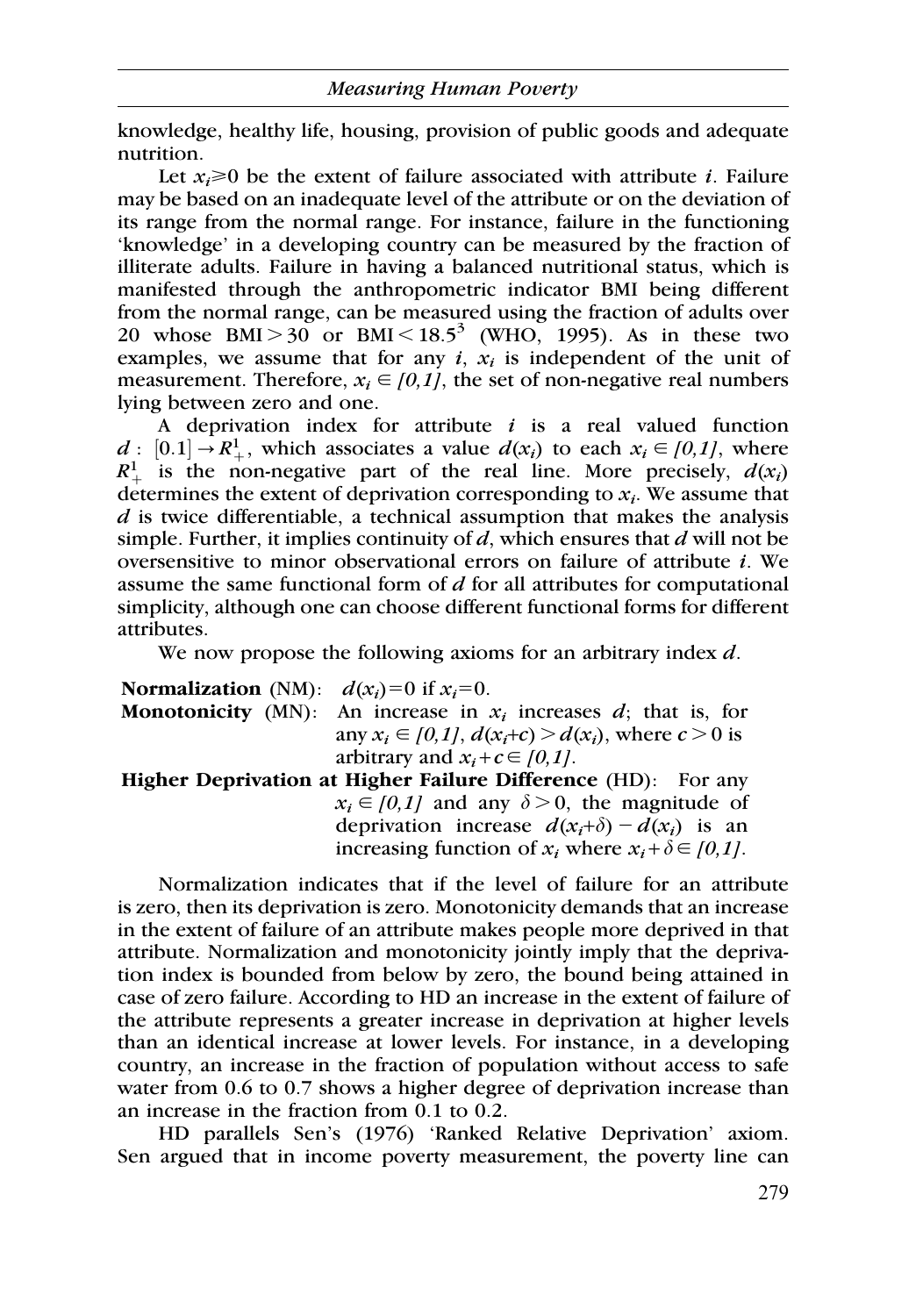S. R. Chakravarty and A. Majumder

be taken as the reference point for all the poor persons. Therefore, the poverty gap of a poor person, his/her income shortfall from the poverty line, can be taken as his/her extent of deprivation. To make deprivation more sensitive to the poorer poor, Sen used a weighted form of the poverty gap as a measure of deprivation, where the weight is the rank order in the income distribution of the poor persons. This ensures that an increase in deprivation of a poor person due to a reduction in his/her income will be higher, the lower the income. Conversely, for an increase in deprivation of a poor person resulting from a decrease in his/her income to be higher — a necessary condition is to attach higher weight to a higher poverty gap (see also Chakravarty and D'Ambrosio, 2003).

Note that all the three axioms have to be imposed simultaneously for deriving our index, because they are different and none implies or is implied by a second one. In fact, this is demonstrated more rigorously in theorem 2. The index is derived in theorem 1.

We now show the relevance of these axioms in the context of the HPI. Consider the functional form of the HPI for  $k$  arbitrary attributes:

$$
HPI = 100 \left(\frac{1}{k} \sum_{i=1}^{k} x_i^{\alpha}\right)^{\frac{1}{\alpha}}, \alpha > 1
$$
 (1)

As  $x_i$  values are unit-free, averaging of  $x_i^{\alpha}$ ,  $i=1, \ldots, k$ , is well-defined in equation (1). Since for HPI failures are expressed as percentages, the formula is written in the above form.

Now consider an arbitrary component of the HPI:

$$
x_i^{\alpha} \tag{2}
$$

It satisfies NM, MN and HD. Therefore, the function  $d_{\alpha}(x_i) = x_i^{\alpha}, \alpha > 1$ , can be regarded as a deprivation index for attribute *i*. The parameter  $\alpha$  is the deprivational aversion parameter because an increase in the value of  $\alpha$ decreases  $d_{\alpha}(x_i)$  for a given  $x_i$ .

The following theorem identifies the entire class of deprivation indices satisfying NM, MN and HD.

**Theorem 1**: Suppose that the deprivation index  $d : [0,1] \rightarrow R_+^1$  is twice differentiable. Then it satisfies NM, MN and HD if and only if  $d$  is increasing in its argument, strictly convex and  $d(0)=0$ . (For proof see the Appendix).

The index identified in theorem 1 will be called regular. Given any regular  $d$ , we have a particular deprivation index. These indices will differ depending on specification of d. An alternative to  $d_{\alpha}$  is:

$$
d_r(x_i) = e^{rx_i} - 1 \tag{3}
$$

where the parameter  $r > 0$  determines the curvature of the deprivation curve. The restriction  $r > 0$  ensures that  $d_r$  is regular. As r increases, higher weight is attached to higher failures.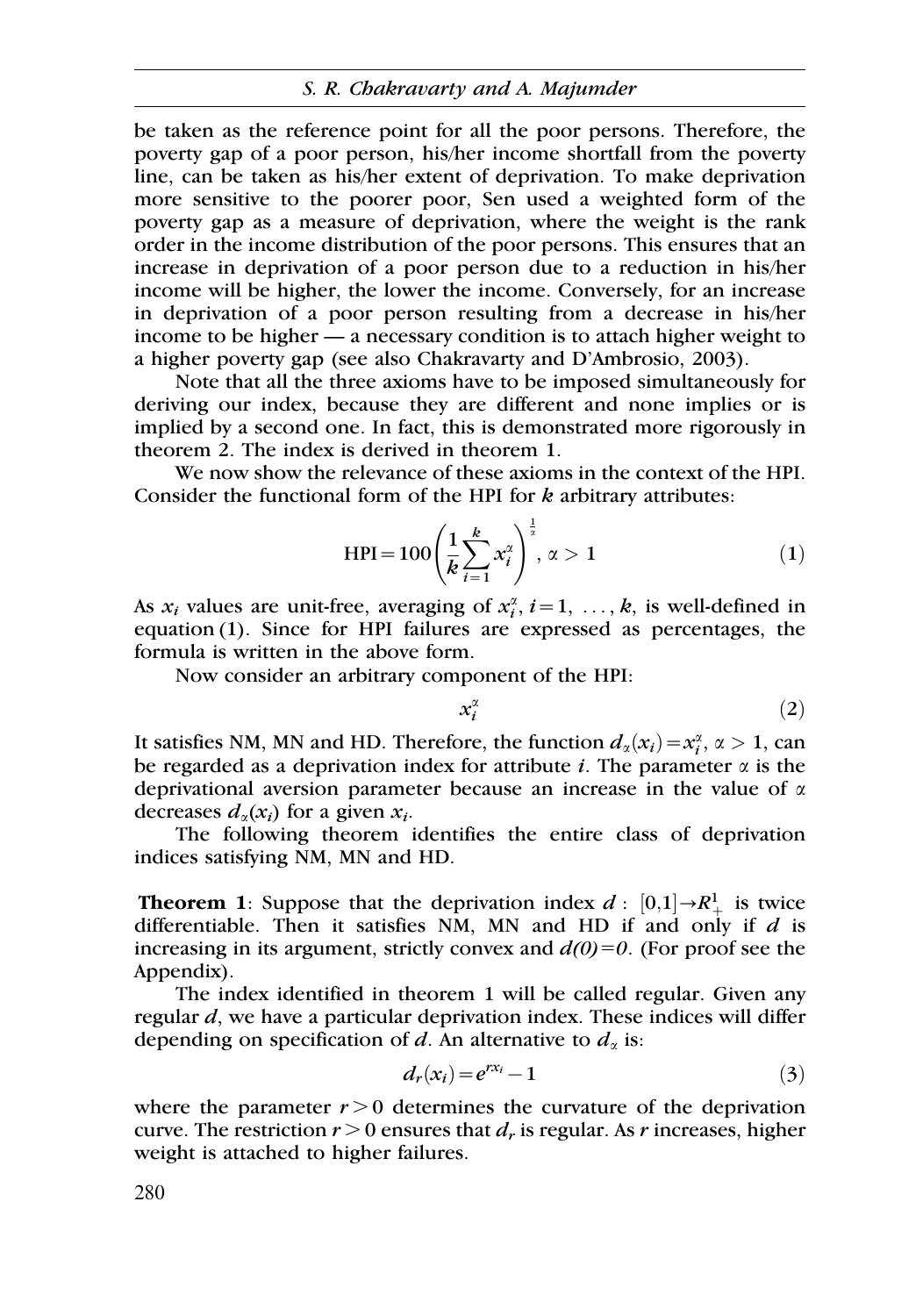We conclude this section by demonstrating that the axioms NM, MN and HD are independent. Independence means that if we drop any one of them, an index satisfying the two remaining axioms will be different from that characterized in theorem 1. We state this more formally in theorem 2 (for proof see the Appendix).

Theorem 2: Axioms NM, MN, and HD are independent.

#### The generalized Human Poverty Index

The index *d* summarizes deprivation for one attribute. The overall deprivation, which is a generalization of the HPI, has to be constructed involving all the attributes.

Assume that the overall deprivation index  $G$  is a real valued function of the single-dimensional indices. Such assumptions are made in welfare economics, where social utility is regarded as a function of individual utility levels. In the human development literature an achievement index (e.g. the HDI) is assumed to depend on individual attainment indicators (Chakravarty, 2003).

Now, denote  $d(x_i)$  by  $a_i$ , where  $i=1, ..., k$ . We write  $a=(a_1, a_2 ..., a_k)$ . Then the relationship can be formally stated as:

There exists a function  $I: R^k_+ \rightarrow R^1$ , such that for all  $(x_1, x_2, x_3)$  $\dots x_k$ ), the deprivation index  $G(x_1, x_2, \dots, x_k)$  can be written as  $I(a_1, a_2)$  $\ldots$ ,  $a_k$ ). Since this assumption ignores all features other than individual deprivations, we call this independence of irrelevant information.

Under this assumption we state certain postulates for an arbitrary index I:

**Normalization** (NOM): For any  $z \ge 0$ ,  $I(z, z, ..., z)=z$ . Additivity (ADD): For any  $a, b \in R^k_+$ ,  $I(a_1+b_1, a_2+b_2, \ldots, a_k+b_k)$  $=I(a_1, a_2, \ldots, a_k) + I(b_1, b_2, \ldots, b_k)$  $(4)$ 

Symmetry (SYM): For all  $a \in R^k_+$ ,  $I(a) = I(aP)$ , where *P* is any  $k \times k$ permutation matrix.<sup>4</sup>

According to NOM, if the deprivation levels for different attributes are the same, then the global deprivation index takes on this common value. Thus, the social deprivation is an average of individual deprivations. Furthermore, when there is only one attribute, the individual and global deprivations are the same. ADD can be interpreted as follows. Suppose that attribute  $i$  has two components. For instance, if attribute  $i$  is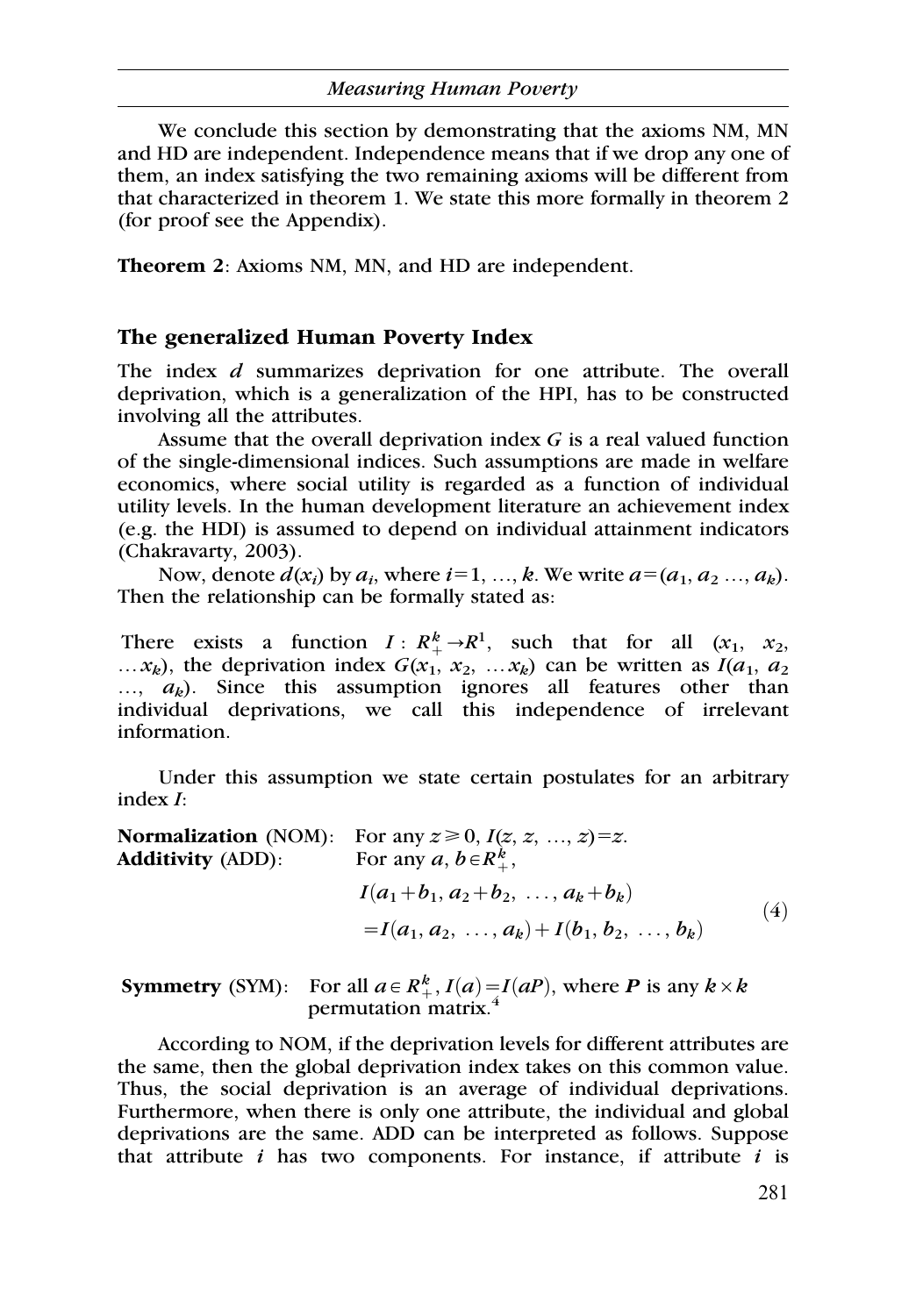knowledge, then its two components can be the adult literacy rate, and combined primary, secondary and tertiary enrolment ratios. Let  $a_i(b_i)$  be the deprivation level of attribute i based on the first (second) component. If it is not possible to split attribute *i*, we can attach zero value to  $b_i(a_i)$  so that the first (second) component represents the extent of entire deprivation for this attribute. Then ADD says that the sum of deprivations based on the vectors  $(a_1, a_2, ..., a_k)$  and  $(b_1, b_2, ..., b_k)$  is the same as the deprivation based on the vector  $(a_1 + b_1, a_2 + b_2, ..., a_k + b_k)$ . This property, therefore, shows how to calculate deprivations when we split the attributes into components. Finally, SYM requires insensitivity of  $I$  to permutation of its arguments. That is,  $I$  remains invariant under any reordering of individual deprivations.

Theorem 3: An overall deprivation index I satisfies NOM, ADD and SYM if and only if it can written in the form:

$$
I(a_1, a_2, \ldots, a_k) = \frac{1}{k} \sum_{i=1}^{k} a_i = \frac{1}{k} \sum_{i=1}^{k} d(x_i)
$$
 (5)

(For proof see the Appendix).

Theorem 3 identifies three necessary and sufficient conditions for expressing global deprivation as the arithmetic average of dimensionspecific deprivations.

The deprivation index in equation (5) possesses the following interesting properties:

- (a) **Minimality**: It achieves its lower bound zero in the extreme case  $x_i=0$ for all  $i$ .
- (b) Increasingness: It is increasing in individual deprivations  $d(x_i)$ (hence in  $x_i$ ).
- (c) Betweenness: Min  $\{d(x_1), ..., d(x_k)\}\leq I \leq \text{Max } \{d(x_1), ..., d(x_k)\};$ that is, I lies between deprivations of dimensions showing minimal and maximal failures.
- (d) Linear Homogeneity: An equiproportionate change in all deprivations changes I by the proportion itself.
- (e) Greater Sensitivity at Higher Levels of Failure: For any component, the increase in deprivation due to a fixed increase in the extent of its failure is higher, the higher this failure extent is, given that the failure levels for other components remain unchanged.
- (f) Factor Decomposability: Since the global index is the average of component-wise indices, it is factor decomposable. Formally, for  $a^i \in R_+^{k_i}$ ,  $i = 1, 2, ..., m$ , we have:

$$
I(a) = \sum_{i=1}^{m} \frac{k_i}{k} I(a^i)
$$
 (6)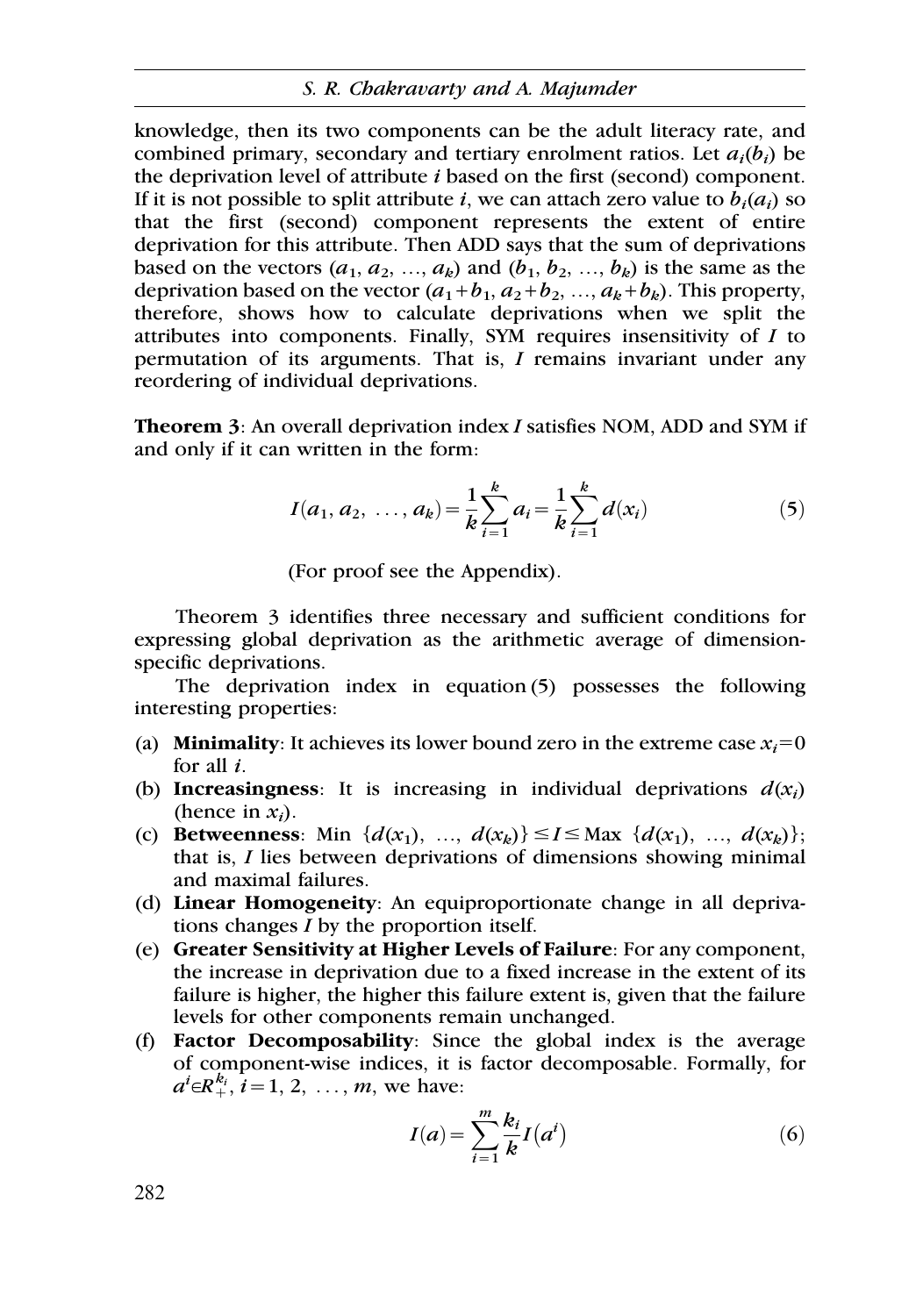where 
$$
k = \sum_{i=1}^{m} k_i
$$
 and  $a = (a^1, a^2, ..., a^m)$ .

That is, for any partitioning of the k components into  $m$  subgroups, overall deprivation is a weighted average of subgroup deprivations, where the weights are the proportions of components belonging to different subgroups. The quantity  $[k_iI(a^i)/k]$  may be interpreted as the contribution of subgroup  $i$  to total deprivation, the amount by which total deprivation will fall if deprivation in subgroup *i* were eliminated. The percentage contribution of subgroup  $i$  to overall deprivation is  $(k<sub>i</sub>I(a<sup>i</sup>)/kl(a))100$ . These contributions help us make quantitative assessment of subgroups and hence to identify those subgroups that are more afflicted by deprivation and to implement anti-deprivation policy. For instance, between two subgroups with anthropometric and non-anthropometric indicators, respectively, we can identify the subgroup that is more afflicted by overall deprivation and formulate a targeted deprivation alleviation policy.

To illustrate the formula in equation  $(5)$ , suppose that d is of the form of equation (2). The corresponding global index is:

$$
I_{\alpha} = 100 \left( \frac{1}{k} \sum_{i=1}^{k} x_i^{\alpha} \right), \quad \alpha > 1 \tag{7}
$$

where  $I_{\alpha}$  is decreasing in  $\alpha$  for all i. Note that expressing  $x_i$  values in fractional forms rather than in percentage forms prevents the average from becoming excessively large and incomprehensible. To make it comparable with HPI, this particular case of the index in equation (5) is multiplied by 100. This makes the index bounded above by 100. Note also that scaling of the index by 100 does not affect the percentage contribution made by different factors or their subgroups. Furthermore, under scaling we have ordinal equivalence of the resulting index with its original form. Thus, from the viewpoint of ranking they provide the same information.

For a given  $\alpha > 1$ , we consider the degree of substitutability between any two failures, say  $x_i$  and  $x_j$ , in the aggregate index  $I_{\alpha}$ . The elasticity of substitution  $\sigma_{ii}$  between  $x_i$  and  $x_j$  along an isodeprivation curve (holding  $x_i$ ,  $i \neq i, j$ , constant) is defined as the percentage change in  $(x_i/x_j)$  for a unit percentage change in the slope of the tangent along this curve (projected on to  $x_i - x_j$  space at the given values of  $x_i$ ,  $i \neq i$ , j). Formally,

$$
\sigma_{ij} = \partial \log \left(\frac{x_i}{x_j}\right) / \partial \log y \tag{8}
$$

where  $\gamma = (\partial I_x/\partial x_i)/(\partial I_x/\partial x_i)$ . It is easy to check that  $\sigma_{ij} = 1/(\alpha-1)$ . Thus, the elasticity of substitution is constant along each level set of  $I_{\alpha}$  and the same for different level sets. If  $\alpha=1$ , there is perfect substitutability between  $x_i$ and  $x_i$ , and the impact on  $I_\alpha$  from a unit decrease or increase in any failure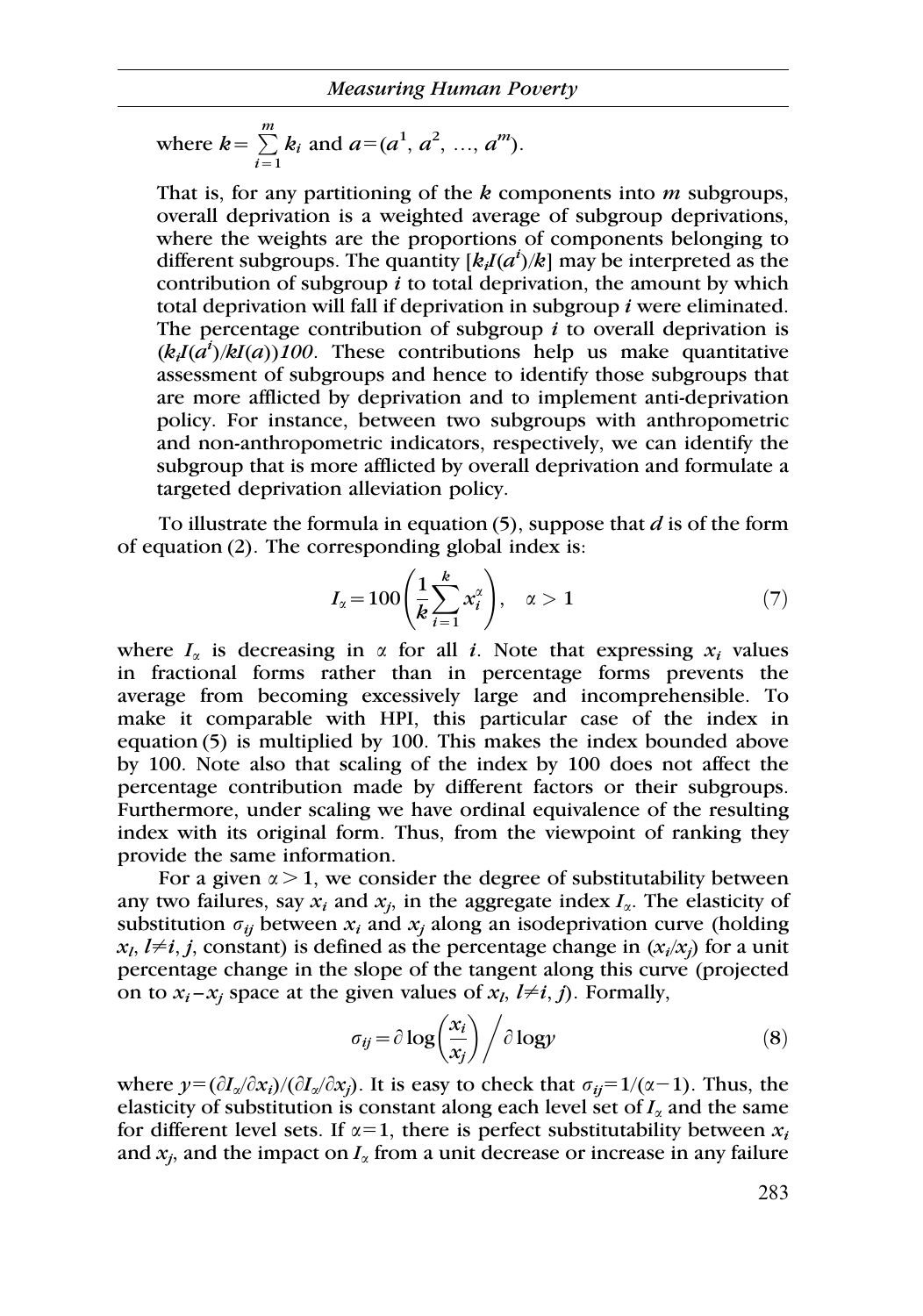is the same, irrespective of the level of failures in different dimensions. This contradicts our postulate HD (and property (e) of  $I_{\alpha}$ ). The value of  $\alpha$ also influences the ratio  $(x_i/x_j)^{\alpha-1}$ , the relative impact of a unit increase in  $x_i$  compared with a unit increase in  $x_i$ . For  $\alpha=1$ , the relative impact is 1. Given  $x_i > x_j$ , the relative impact increases as  $\alpha$  is raised from 1. Note that  $(\alpha-1)$  is the elasticity of the marginal deprivation function  $d'(x_i)$ . As  $\alpha \rightarrow \infty$ , there is no substitution between  $x_i$  and  $x_i$ . As  $\alpha$  increases from 1, the elasticity of substitution decreases from  $\infty$  to 0.

We now compare  $I_{\alpha}$  with the HPI. The HPI in equation (1) satisfies NOM and SYM, and also the postulates (a)–(e), but not ADD (and hence not property (f)). It is related to  $I_{\alpha}$  in an increasing way. Formally,  $(HPI)^{\alpha} = I_{\alpha}$  for all  $\alpha > 1$ . That is,  $I_{\alpha}$  and the HPI are ordinally equivalent. Therefore, ranking of societies by  $I_{\alpha}$  will coincide with that generated by the HPI, and hence they convey the same information. Since  $I_{\alpha}$ corresponds to our general index  $\overline{I}$  in equation (5) for the particular specification  $d_{\alpha}$ , because of ordinal equivalence between HPI and  $I_{\alpha}$ , we can say that I is a generalization of the HPI.

The final result concerns independence of NOM, ADD and SYM.

Theorem 4: The postulates NOM, ADD and SYM are independent (for proof see the Appendix).

#### An empirical illustration

This section illustrates the index  $I_{\alpha}$  using the three basic dimensions of life captured in the HPI and three anthropometric indicators for several countries for the year 2000. We refer to these two subgroups of dimensions as the UNDP subgroup and the anthropometric subgroup, respectively. To demonstrate that a particular case of  $I_\alpha$  is ordinally equivalent to the HPI, we also present the HPI figures. The data have been obtained from the Human Development Report (UNDP, 2002). We may point out here that these dimensions of human life may not be mutually exclusive. For example, anthropometric indicators, as measures of nutrition, may overlap with living standard and healthy life. We have, however, carried out a principal component analysis and the leading eigen value (which explains 69% of the total variance) puts weights ranging between 0.56 and 0.93 to these variables, thus justifying inclusion of all in measuring the underlying latent construct 'poverty'.

The HPI, which is calculated annually by the UNDP for all countries according to the availability of statistical data, is prepared in two forms, depending on whether it is a developing country (HPI-1) or an industrialized country (HPI-2). In the HPI-1 the three dimensions that are taken are: (a) longevity failure, measured as the percentage of the individuals with a life expectancy less than 40 years  $\left(x_1^*\right)$ percentage of the<br> $(x_1^*)$ ; (b) failure in knowledge, as measured by the *percentage* of illiterate adults  $(x_2^*)$ ; and (c) failure in decent living standard  $(x_3^*)$ entage of interace addits  $(x_2)$ ; and  $(x_3)$ .<br> $(x_3^*)$ . The indicator  $x_3^*$  is given by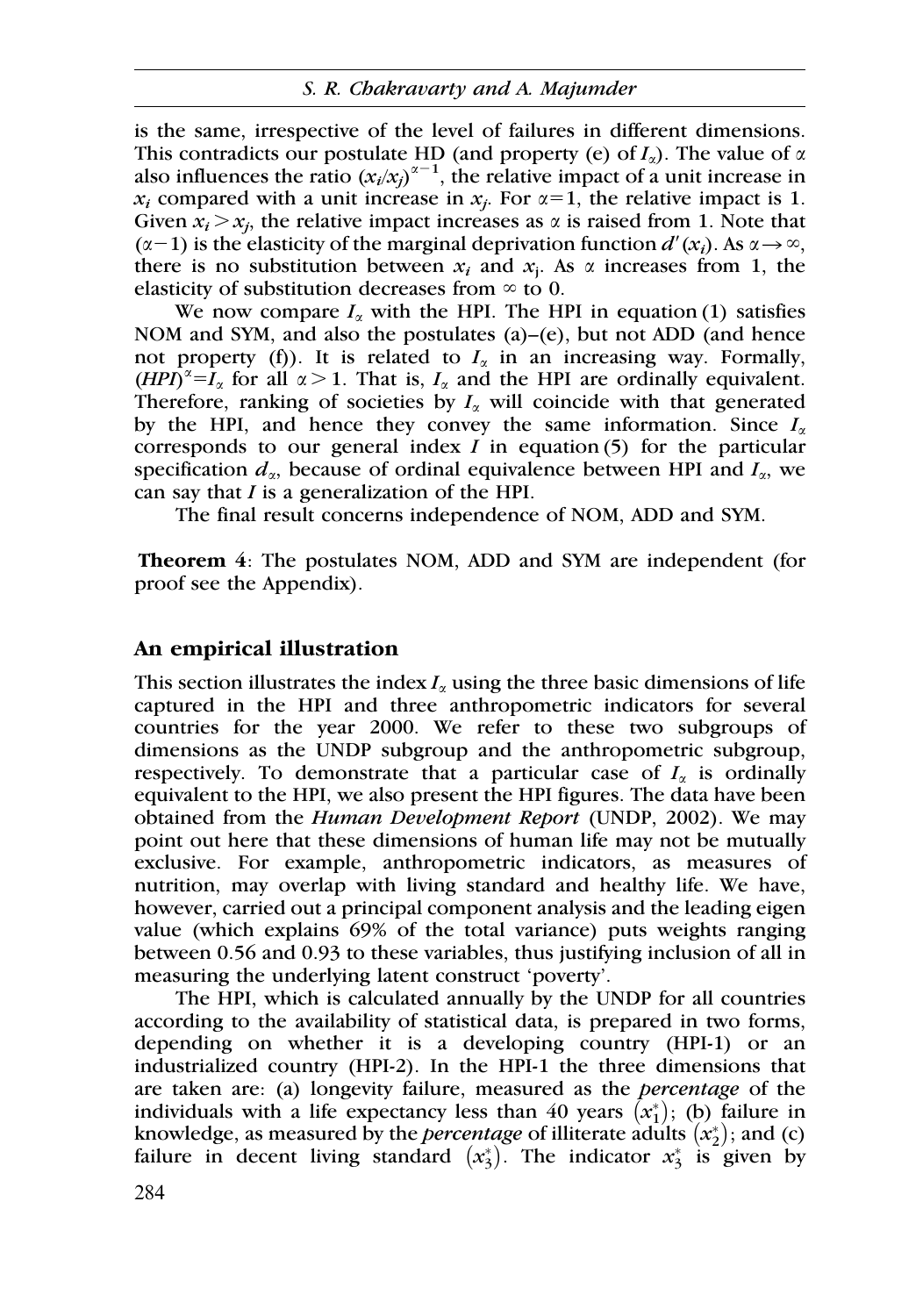$(x^*_{31}+x^*_{32}+x^*_{33})/3$ , where the variables are: (i) the *percentage* of  $(x<sup>2</sup>31+x<sup>2</sup>32+x<sup>2</sup>33)/3$ , where the variables are: (i) the *percentage* of population without access to drinking water  $(x<sup>2</sup>31)$ , (ii) the *percentage* of population without access to unliking water  $(x_{31}^2)$ , (ii) the *percentage* of population without access to health services  $(x_{32}^2)$ , and (iii) the *percentage* of children under age 5 who are moderately and severely underweight (defined as below two standard deviations from the median weight for age (defined as below two standard deviations from the incurant weight for age<br>of the reference population)<sup>5</sup>  $(x_{33}^*)$ . The global index, HPI-1, is then obtained by taking symmetric average of order 3 of these three dimensions:

$$
HPI - 1 = \left(\frac{1}{3} \left(x_1^{*3} + x_2^{*3} + x_3^{*3}\right)\right)^{1/3} = 100 \left(\frac{1}{3} \left(x_1^3 + x_2^3 + x_3^3\right)\right)^{1/3} \tag{9}
$$

which is the index in equation (1) for  $\alpha=3$  and  $k=3$ .

The HPI-2 measures failures in the same dimensions as the HPI-1 but with different definitions, and also captures social exclusion (failure in employment). Thus, it reflects failures in four dimensions: (a) a long and healthy life (vulnerability to death at a relatively low age), measured by the probability (%) at birth of not surviving to age 60  $\overline{x}_1^*$  $(x_1^*)$ ; (b) knowledge (exclusion from the world of reading and communications), measured by the *percentage* of the adult population (aged 16–65) not possessing<br>functional literary skills  $(x^*)$ , (c) a decent liting standard measured by the functional literacy skills  $(x_2^*)$ ; (c) a decent living standard, measured by the percentage of the population living below the income poverty line (50% of the median disposable household income)  $(x_3^*)$  $(x_3^*)$ ; and (d) employment (social exclusion), measured by the percentage of unemployment exceeding 12 months or more  $(x_4^*)$ . Then the HPI-2 is given by:

$$
HPI - 2 = \left(\frac{1}{4}\left(x_1^{*3} + x_2^{*3} + x_3^{*3} + x_4^{*3}\right)\right)^{1/3} = 100\left(\frac{1}{4}\left(x_1^3 + x_2^3 + x_3^3 + x_4^3\right)\right)^{1/3} \tag{10}
$$

As in the earlier case, HPI-2 corresponds to the k-dimensional HPI in equation (1) for  $\alpha=3$  and  $k=4$ .

The anthropometric indicators we consider are: (a) infants with low birth weight, as measured by the proportion of infants with a birth-weight of less than  $2500 g$ ; (b) undernourished people, as measured by the proportion of population whose food intake is insufficient to meet their minimum energy requirements on a chronic basic; and (c) children under height for age, as measured by the proportion of children under age 5 who are moderately and severely stunted, defined as below two standard deviations from the median height for age of the reference population (UNDP, 2002).

We calculate  $I_{\alpha}$  for  $\alpha=2, 3, 4$  and look at the percentage contributions made by individual indicators to global deprivation. The developing countries chosen are: Ethiopia, Central African Republic, Zambia, Nigeria, Bangladesh, Nepal, Ghana, India, Bolivia, China, Sri Lanka, Brazil, Thailand and Mexico. Of these, Ethiopia, Central African Republic, Zambia, Nigeria, Bangladesh and Nepal are chosen from among the low HDI ranking countries. The remaining countries are chosen from among the medium HDI ranking countries (UNDP, 2002). These countries are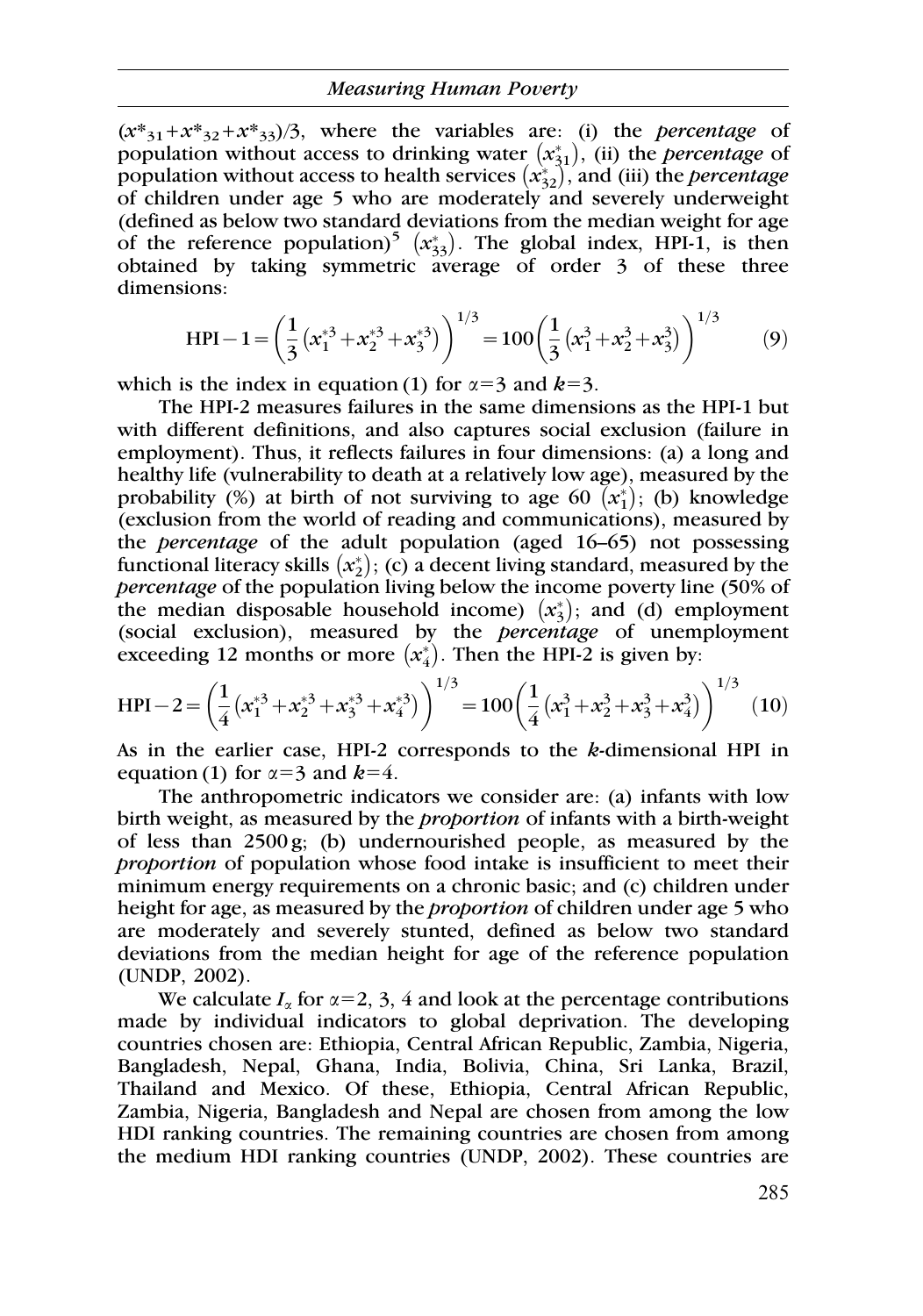located in different parts of the world covering the continents Africa, Asia and Latin America. Since the nutritional dimensions can significantly contribute to human poverty and deprivation, and since mostly the low and medium HDI countries are affected by them, we have excluded the high HDI ranking countries from our analysis.<sup>6</sup>

The first column of Table 1 presents the names of the developing countries considered here. The next column shows their HDI rank among 175 countries considered by the UNDP. Columns 3 and 4 present, for each country, the levels of deprivations for the UNDP and the anthropometric subgroups, respectively. The weighted average of these deprivations determine the overall deprivation  $I_{\alpha}$ (for  $\alpha=2$ ), which is presented in column 5, where the weights are  $3/4$  and  $1/4$ , respectively. Similar calculations for  $\alpha=3$  and  $\alpha=4$  are reported in columns 6, 8, 9 and 10–12, respectively. Column 7 indicates the HPI-1 rankings of the countries.

Several interesting features emerge from Table 1. Since for UNDP basic functioning  $I_{\alpha}$ (with  $\alpha = 3$ ) is ordinally equivalent to the HPI-1, columns 6 and 7 show the same ranking of the countries. However, the ranking generated by overall index values, as shown in column 9, becomes different. The reason behind this is that the anthropometric subgroup gives a different ranking from that given by the UNDP subgroup. In fact, out of  $3c_2=3$  ranking comparisons among columns 6–9, we observe disagreement in all the three cases. To observe this in greater detail, let us consider, for example, the pair (Zambia and Bangladesh). While the latter is worse off according to the UNDP subgroup index and the overall index, we have an opposite picture for the anthropometric index. Clearly, given different directional rankings of the two countries by the subgroup indices, the direction of ranking by the overall index is dependent on the weights assigned to the two subgroups. Similar situations of non-uniform ranking occur for  $\alpha = 2$  and  $\alpha = 4$  as well. However, the ranking by the UNDP subgroup index is constant across values of  $\alpha$ , and this ranking differs from the HDI ranking of the countries considered. In all cases except for the anthropometric subgroup, Ethiopia emerges as the country with maximum deprivation. In contrast, Mexico, which has the highest HDI ranking among the countries considered, emerges as the country with minimum deprivation for only the UNDP subgroup, and not for the entire set of attributes or the other subgroup. To understand the reason for this explicitly, consider the index values for Brazil and Mexico for  $\alpha=2$ . While for the UNDP subgroup the index value of the former is 40% higher than that of the latter, the latter has a 22% higher index value than the former for the other subgroup. Thus, a higher weight assigned to the UNDP subgroup makes the overall index higher for Brazil. Similar explanations can be provided for the other cases. We also note monotonicity of the index values with respect to  $\alpha$ ; as  $\alpha$  rises, deprivation falls unambiguously for all countries.

Table 2 provides, for each country, the percentage contributions of the UNDP and anthropometric subgroups of indicators to global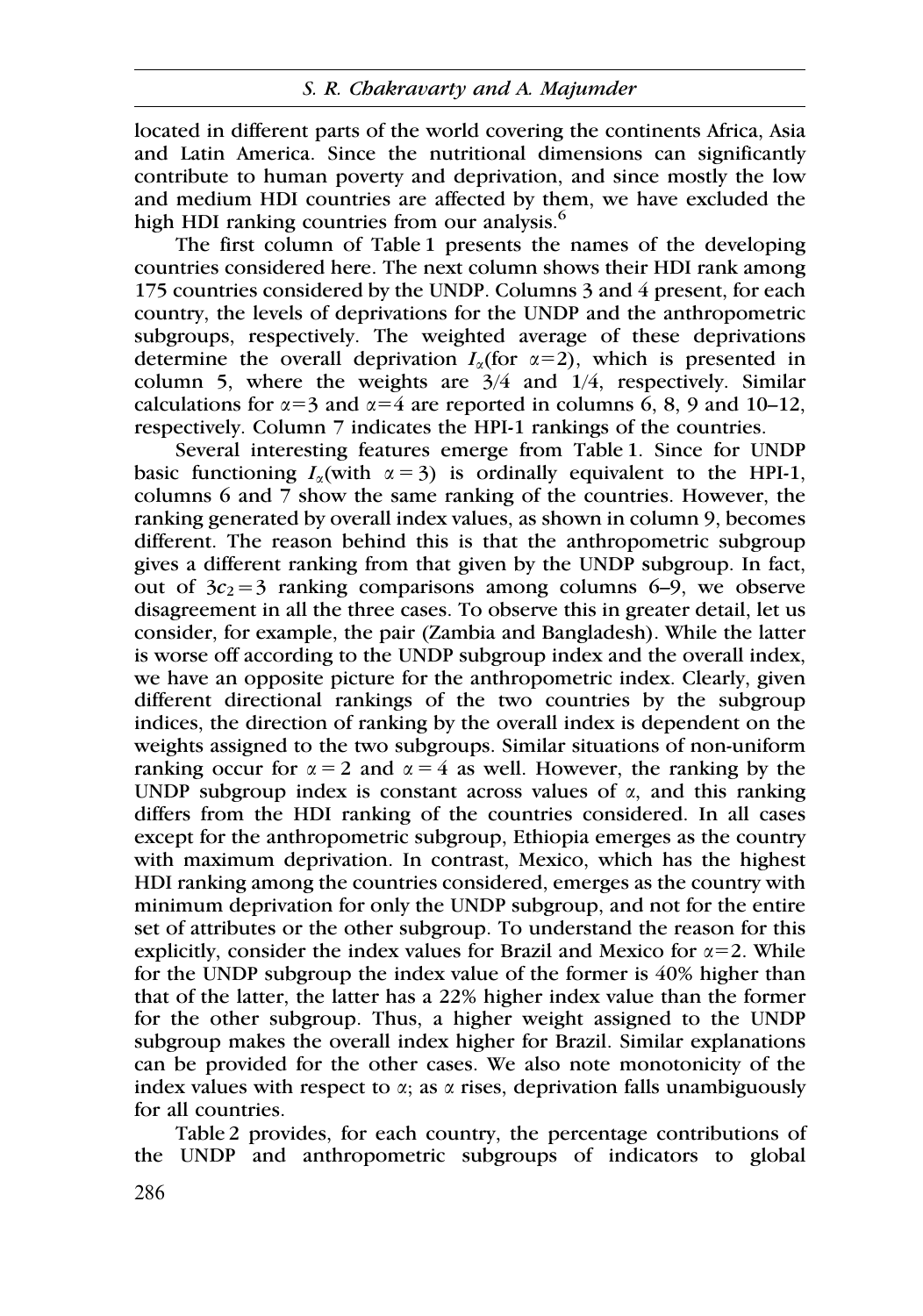| Country                     | <b>HDI</b><br>ranking |                                        |                                     |                                |                     | $\alpha = 3$      |                                     | $\alpha = 4$                   |                                        |                                     |                                |
|-----------------------------|-----------------------|----------------------------------------|-------------------------------------|--------------------------------|---------------------|-------------------|-------------------------------------|--------------------------------|----------------------------------------|-------------------------------------|--------------------------------|
|                             |                       | <b>UNDP</b><br>subgroup<br>generalized | Anthropometric<br>subgroup<br>index | Overall<br>index, $I_{\alpha}$ | UNDP subgroup index |                   | Anthropometric<br>subgroup<br>index | Overall<br>index, $I_{\alpha}$ | <b>UNDP</b><br>subgroup<br>generalized | Anthropometric<br>subgroup<br>index | Overall<br>index, $I_{\alpha}$ |
|                             |                       | index                                  |                                     |                                | Generalized         | $HPI-1$<br>(UNDP) |                                     |                                | index                                  |                                     |                                |
| Column<br>(1)               | (2)                   | Column Column<br>(3)                   | Column<br>(4)                       | Column<br>(5)                  | Column<br>(6)       | Column<br>(7)     | Column<br>(8)                       | Column<br>(9)                  | Column<br>(10)                         | Column<br>(11)                      | Column<br>(12)                 |
| Ethiopia                    | 168                   | 31.31                                  | 17.15                               | 24.23                          | 18.05               | 56.51             | 8.40                                | 13.22                          | 10.56                                  | 4.18                                | 7.37                           |
| Central African<br>Republic | 165                   | 19.72                                  | 11.80                               | 15.76                          | 9.24                | 45.21             | 4.70                                | 6.97                           | 4.44                                   | 1.92                                | 3.18                           |
| Zambia                      | 153                   | 14.28                                  | 19.37                               | 16.82                          | 6.43                | 40.06             | 10.35                               | 8.39                           | 3.12                                   | 5.67                                | 4.39                           |
| Nigeria                     | 148                   | 12.21                                  | 7.49                                | 9.85                           | 4.27                | 34.96             | 3.28                                | 3.78                           | 1.50                                   | 1.50                                | 1.50                           |
| Bangladesh                  | 145                   | 15.18                                  | 13.38                               | 14.28                          | 7.62                | 42.40             | 5.14                                | 6.38                           | 4.17                                   | 2.03                                | 3.10                           |
| Nepal                       | 142                   | 16.61                                  | 12.95                               | 14.78                          | 8.15                | 43.35             | 5.96                                | 7.06                           | 4.31                                   | 2.99                                | 3.65                           |
| Ghana                       | 129                   | 8.24                                   | 3.27                                | 5.76                           | 2.37                | 28.74             | 0.72                                | 1.55                           | 0.69                                   | 0.17                                | 0.43                           |
| India                       | 124                   | 9.94                                   | 11.07                               | 10.50                          | 3.62                | 33.09             | 4.24                                | 3.93                           | 1.40                                   | 1.74                                | 1.57                           |
| Bolivia                     | 114                   | 2.63                                   | 4.08                                | 3.36                           | 0.43                | 16.30             | 0.96                                | 0.70                           | 0.07                                   | 0.23                                | 0.15                           |
| China                       | 96                    | 2.07                                   | 1.35                                | 1.71                           | 0.33                | 14.87             | 0.20                                | 0.26                           | 0.05                                   | 0.03                                | 0.04                           |
| Sri Lanka                   | 89                    | 2.43                                   | 3.69                                | 3.06                           | 0.55                | 17.62             | 0.73                                | 0.64                           | 0.13                                   | 0.15                                | 0.14                           |
| <b>Brazil</b>               | 73                    | 1.46                                   | 1.01                                | 1.23                           | 0.18                | 12.27             | 0.10                                | 0.14                           | 0.02                                   | 0.01                                | 0.02                           |
| Thailand                    | 70                    | 1.60                                   | 2.49                                | 2.05                           | 0.27                | 14.00             | 0.46                                | 0.37                           | 0.05                                   | 0.09                                | 0.07                           |
| Mexico                      | 54                    | 0.88                                   | 1.43                                | 1.16                           | 0.08                | 9.46              | 0.22                                | 0.15                           | 0.01                                   | 0.04                                | 0.02                           |

Table 1. Deprivation indices for some developing countries for the year 2000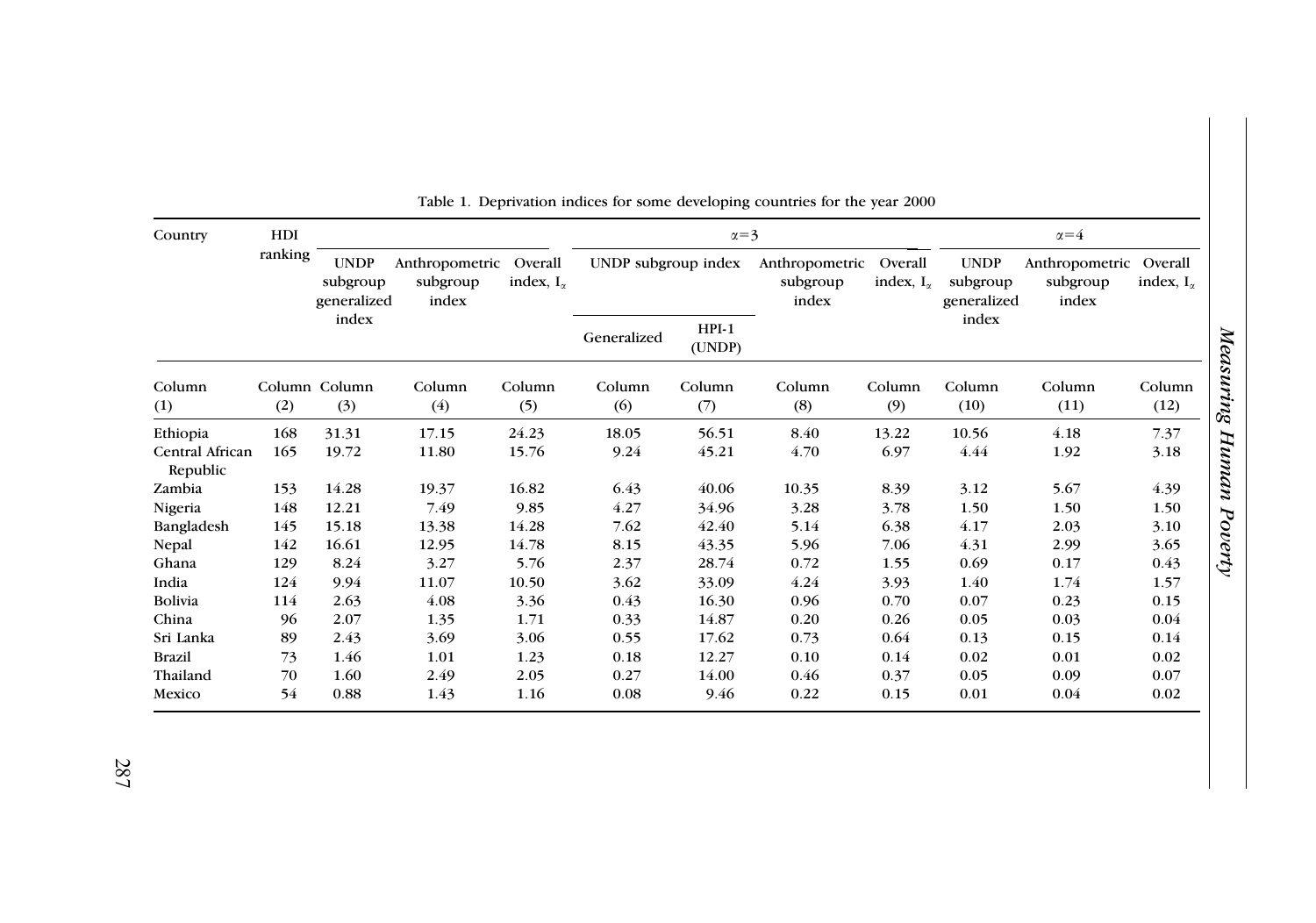| Country                     | HDI<br>ranking |                         | $\alpha = 2$               |                         | % contribution to $I_{\alpha}$<br>$\alpha = 3$ | $\alpha = 4$            |                            |  |
|-----------------------------|----------------|-------------------------|----------------------------|-------------------------|------------------------------------------------|-------------------------|----------------------------|--|
|                             |                | <b>UNDP</b><br>subgroup | Anthropometric<br>subgroup | <b>UNDP</b><br>subgroup | Anthropometric<br>subgroup                     | <b>UNDP</b><br>subgroup | Anthropometric<br>subgroup |  |
| Column $(1)$                | Column $(2)$   | Column $(3)$            | Column $(4)$               | Column $(5)$            | Column $(6)$                                   | Column $(7)$            | Column $(8)$               |  |
| Ethiopia                    | 168            | 64.60                   | 35.40                      | 68.23                   | 31.77                                          | 71.62                   | 28.38                      |  |
| Central African<br>Republic | 165            | 62.57                   | 37.43                      | 66.28                   | 33.72                                          | 69.82                   | 30.18                      |  |
| Zambia                      | 153            | 42.43                   | 57.57                      | 38.31                   | 61.69                                          | 35.47                   | 64.53                      |  |
| Nigeria                     | 148            | 62.00                   | 38.00                      | 56.57                   | 43.43                                          | 50.01                   | 49.99                      |  |
| Bangladesh                  | 145            | 53.15                   | 46.85                      | 59.74                   | 40.26                                          | 67.23                   | 32.77                      |  |
| Nepal                       | 142            | 56.18                   | 43.82                      | 57.74                   | 42.26                                          | 58.99                   | 41.01                      |  |
| Ghana                       | 129            | 71.57                   | 28.43                      | 76.66                   | 23.34                                          | 80.00                   | 20.00                      |  |
| India                       | 124            | 47.30                   | 52.70                      | 46.11                   | 53.89                                          | 44.56                   | 55.44                      |  |
| Bolivia                     | 114            | 39.20                   | 60.80                      | 31.15                   | 68.85                                          | 23.75                   | 76.25                      |  |
| China                       | 96             | 60.49                   | 39.51                      | 62.76                   | 37.24                                          | 63.88                   | 36.12                      |  |
| Sri Lanka                   | 89             | 39.71                   | 60.29                      | 42.74                   | 57.26                                          | 47.03                   | 52.97                      |  |
| Brazil                      | 73             | 59.13                   | 40.87                      | 64.43                   | 35.57                                          | 69.89                   | 30.11                      |  |
| Thailand                    | 70             | 39.23                   | 60.77                      | 37.54                   | 62.46                                          | 36.61                   | 63.39                      |  |
| Mexico                      | 54             | 38.03                   | 61.97                      | 27.52                   | 72.48                                          | 18.14                   | 81.86                      |  |

Table 2. Deprivation breakdown by UNDP basic dimensions subgroup and anthropometric subgroup for some developing countries for the year 2000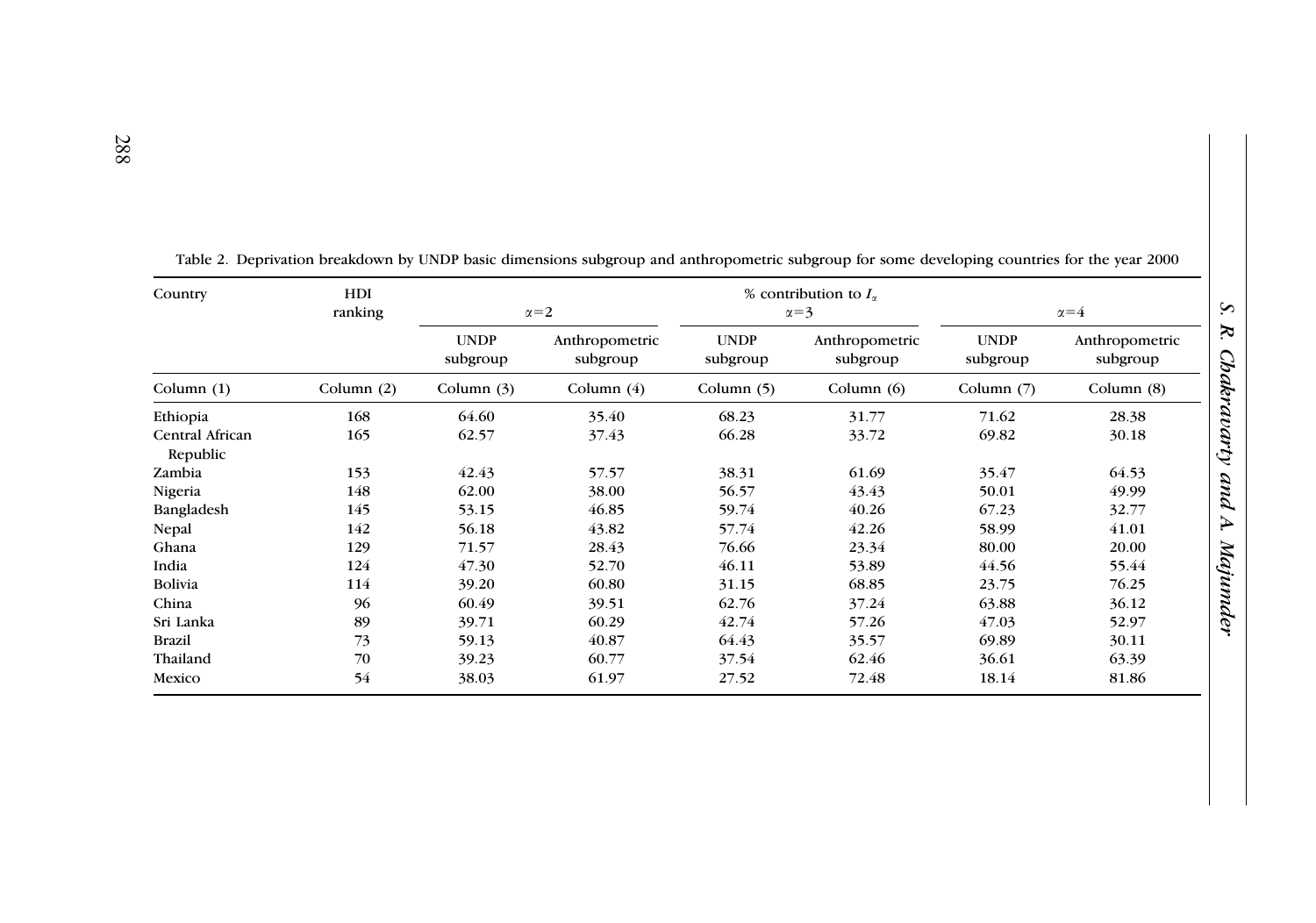deprivation for different values of a. These contributions are calculated from figures in columns 3–5, 6, 8, 9 and 10–12 of Table 1. Complete elimination of deprivation within a subgroup would lower aggregate deprivation by the percentage by which it contributes to total deprivation. We note that for all values of  $\alpha$ , except for Zambia, India, Bolivia, Sri Lanka, Thailand and Mexico, the UNDP dimensions make more than 50% contributions. Therefore, in all such cases the UNDP functioning collectively needs more attention from an anti-deprivation policy perspective.

In order to get a closer picture of contributions made by different dimensions in the two subgroups, we decompose the subgroup deprivations by their indicators in Tables 3 and 4. Since there are three component indices in the composite index, a contribution of one-third will mean that the components are equally important. From Table 3 it follows that, for some countries in Africa (Zambia) and South America (Bolivia), at least one-third of the total contribution to their respective total deprivation comes from vulnerability to death at early age for all values of  $\alpha$ . While some Asian countries (e.g. Nepal, Bangladesh, India and China) perform better with respect to this dimension, their performance for the functioning adult literacy rate is disturbing. Brazil's situation in literacy is disturbing as well. However, its performance in decent living standard is better than India and Ghana, but worse than Bangladesh and more or less the same as Nepal. For Sri Lanka and Thailand the situation is different. Among the countries considered in the table, they have the worst performance in relative terms with respect to decent living standard, although they perform reasonably well with respect to the other dimensions. In fact, for Mexico the contribution of this indicator also ranges from 45% to 59% and the remaining contribution is shared more or less equally by the other two factors. In the case of Ethiopia, the country with maximum deprivation, the contribution of longevity failure ranges from 11% to 21% for different values of  $\alpha$ , but contributions of other dimensions vary within a close range. For the other two countries (Nigeria and Ghana) we have a somewhat compromise picture in terms of the three attributes.<sup>7</sup>

From Table 4, where the country-specific anthropometric deprivations are disaggregated into individual components, we observe that all countries except Sri Lanka and Thailand suffer from high level of deprivation in terms of 'children under height for age'. This shows the presence of a high percentage of children in these countries with heightfor-age deficits indicating past or chronic inadequate nutrition and/or chronic or frequent illness among children. For Sri Lanka and Thailand the contributions of the factor are relatively low compared with the other countries. In three Asian, three African and two South American countries, for all values of  $\alpha$ , the contribution of the fraction of undernourished people to the overall index is 12% or more. Thus, undernutrition may be regarded as an important cause of ill health in these countries. Finally, we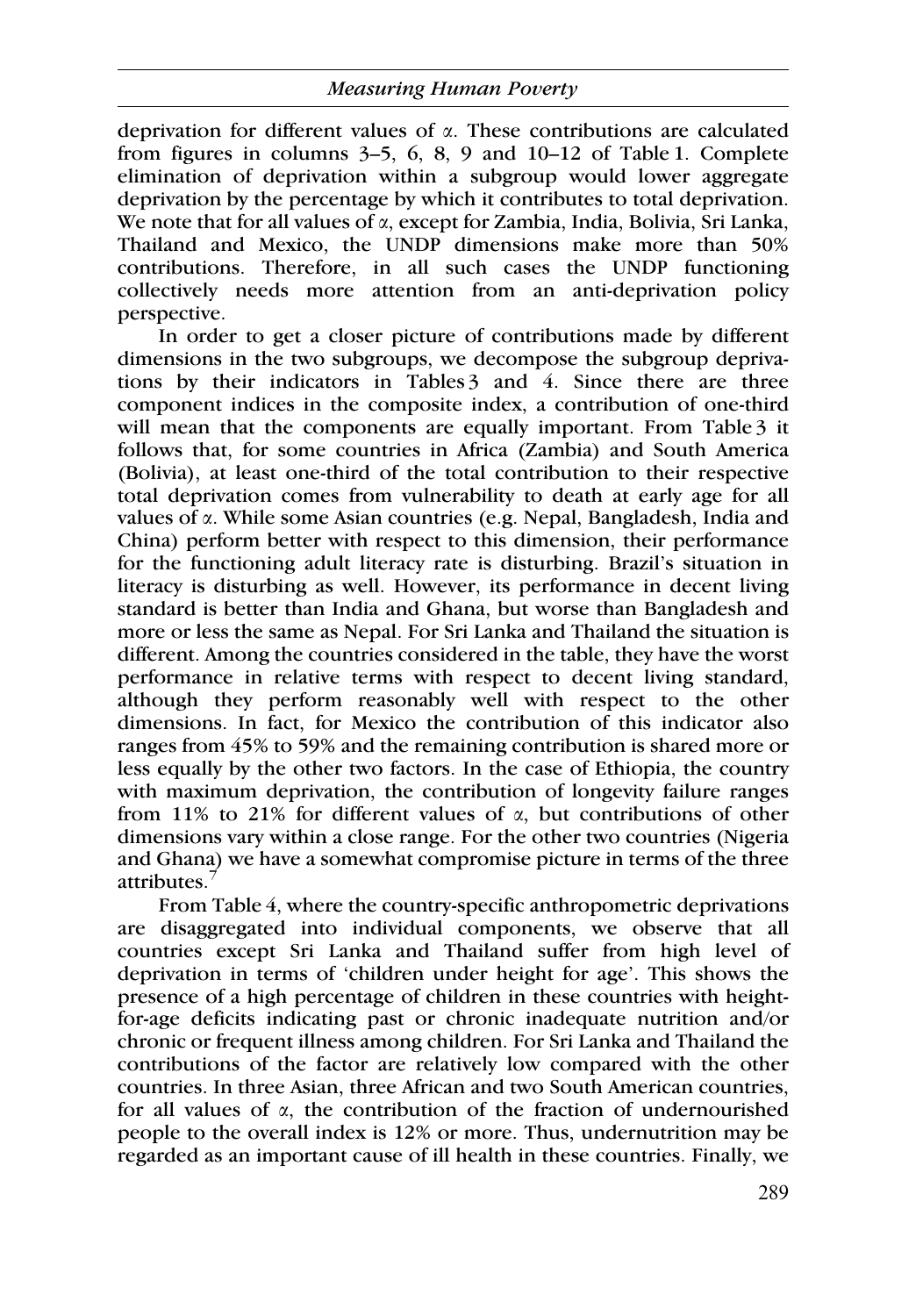| Country                     | HDI<br>ranking |                                                               | $\alpha = 2$                |                                                    |                                                             | % contribution of indicators<br>$\alpha = 3$ |                                                   | $\alpha = 4$                                                  |                             |                                                   |
|-----------------------------|----------------|---------------------------------------------------------------|-----------------------------|----------------------------------------------------|-------------------------------------------------------------|----------------------------------------------|---------------------------------------------------|---------------------------------------------------------------|-----------------------------|---------------------------------------------------|
|                             |                | Probability at<br>birth<br>of not<br>surviving to<br>age $40$ | Adult<br>illiteracy<br>rate | Deprivation<br>in decent<br>standard<br>of living* | Probability at<br>birth<br>of not<br>surviving to<br>age 40 | Adult<br>illiteracy<br>rate                  | Deprivation<br>in decent<br>standard<br>of living | Probability at<br>birth<br>of not<br>surviving to<br>age $40$ | Adult<br>illiteracy<br>rate | Deprivation<br>in decent<br>standard of<br>living |
| Column $(1)$                | Column $(2)$   | Column $(3)$                                                  | Column $(4)$                | Column $(5)$                                       | Column $(6)$                                                | Column $(7)$                                 | Column (8)                                        | Column (9)                                                    |                             | Column $(10)$ Column $(11)$                       |
| Ethiopia                    | 168            | 20.24                                                         | 39.49                       | 40.27                                              | 15.31                                                       | 41.72                                        | 42.97                                             | 11.41                                                         | 43.43                       | 45.16                                             |
| Central African<br>Republic | 165            | 34.68                                                         | 48.01                       | 17.31                                              | 33.54                                                       | 54.64                                        | 11.82                                             | 31.59                                                         | 60.54                       | 7.87                                              |
| Zambia                      | 153            | 67.08                                                         | 11.20                       | 21.72                                              | 79.84                                                       | 5.45                                         | 14.71                                             | 88.28                                                         | 2.46                        | 9.26                                              |
| Nigeria                     | 148            | 31.00                                                         | 35.57                       | 33.43                                              | 29.86                                                       | 36.70                                        | 33.45                                             | 28.73                                                         | 37.84                       | 33.43                                             |
| Bangladesh                  | 145            | 10.06                                                         | 75.66                       | 14.28                                              | 4.29                                                        | 88.46                                        | 7.25                                              | 1.68                                                          | 94.94                       | 3.38                                              |
| Nepal                       | 142            | 10.16                                                         | 67.98                       | 21.86                                              | 4.66                                                        | 80.64                                        | 14.70                                             | 1.98                                                          | 88.83                       | 9.18                                              |
| Ghana                       | 129            | 29.50                                                         | 32.86                       | 37.64                                              | 27.64                                                       | 32.51                                        | 39.85                                             | 25.84                                                         | 32.08                       | 42.08                                             |
| India                       | 124            | 9.36                                                          | 61.45                       | 29.19                                              | 4.28                                                        | 72.11                                        | 23.61                                             | 1.86                                                          | 80.07                       | 18.07                                             |
| <b>Bolivia</b>              | 114            | 42.91                                                         | 26.65                       | 30.45                                              | 47.91                                                       | 23.45                                        | 28.64                                             | 52.93                                                         | 20.41                       | 26.65                                             |
| China                       | 96             | 10.04                                                         | 40.68                       | 49.28                                              | 4.99                                                        | 40.72                                        | 54.29                                             | 2.41                                                          | 39.55                       | 58.04                                             |
| Sri Lanka                   | 89             | 4.61                                                          | 9.68                        | 85.71                                              | 1.19                                                        | 3.61                                         | 95.20                                             | 0.29                                                          | 1.25                        | 98.46                                             |
| <b>Brazil</b>               | 73             | 29.22                                                         | 50.13                       | 20.65                                              | 26.04                                                       | 58.49                                        | 15.47                                             | 22.51                                                         | 66.24                       | 11.25                                             |
| Thailand                    | 70             | 16.82                                                         | 4.21                        | 78.97                                              | 8.85                                                        | 1.11                                         | 90.04                                             | 4.33                                                          | 0.27                        | 95.40                                             |
| Mexico                      | 54             | 26.11                                                         | 28.03                       | 45.86                                              | 22.52                                                       | 25.05                                        | 52.43                                             | 19.09                                                         | 22.01                       | 58.90                                             |

Table 3. Breakdown of deprivation (based on UNDP basic dimensions) by individual indicators for some developing countries for the year 2000

\*For the year 2000, owing to lack of reliable data on 'the *percentage* of population without access to health services' ( $x*_{32}$ ), this has been measured using an unweighted average of 'population not using improved water sources'  $(x*_{31})$  and 'underweight children under five'  $(x*_{33})$ .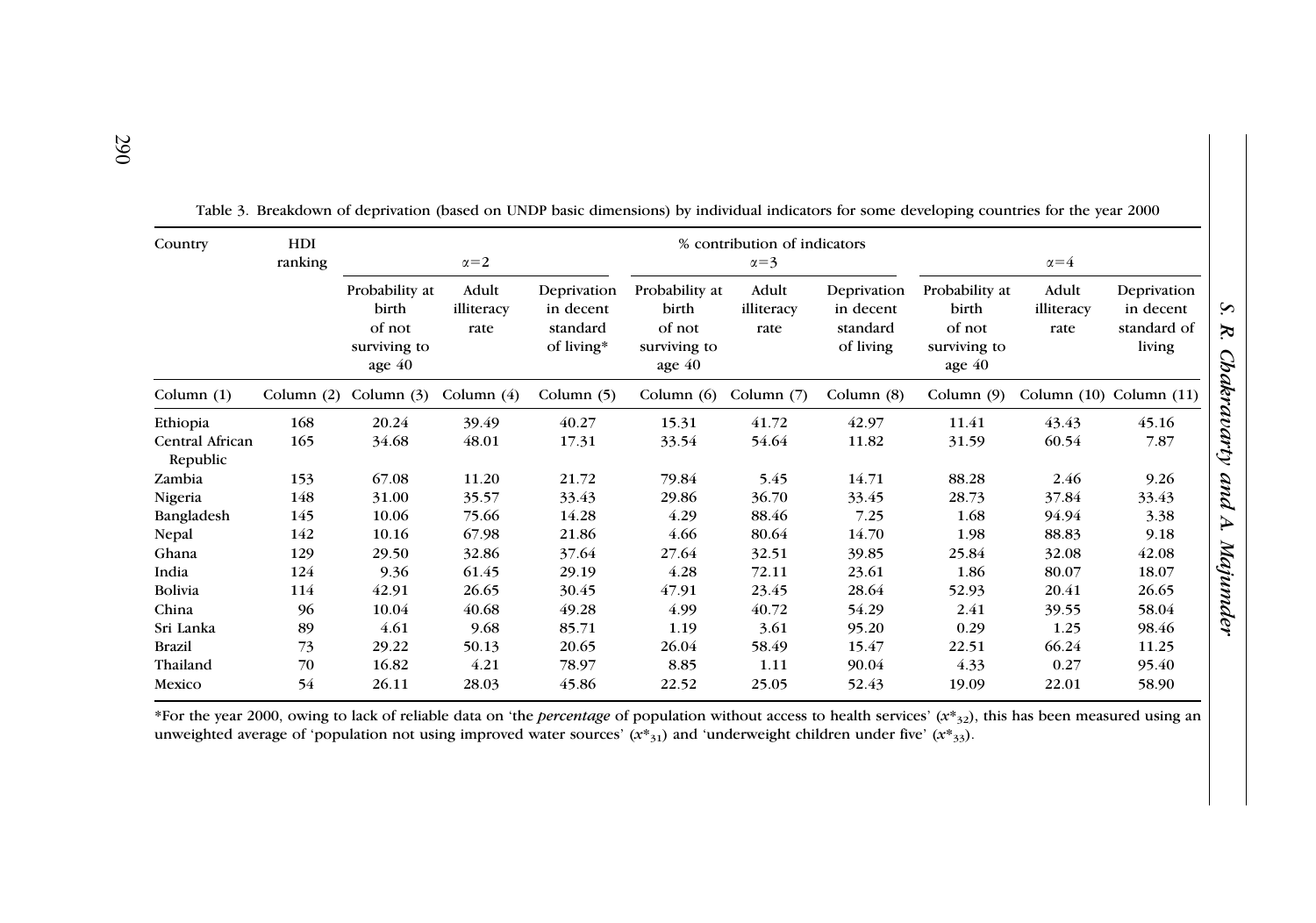| Country                     | <b>HDI</b><br>ranking |                                         | $\alpha = 2$             |                                        |                                         | % contribution of indicators<br>$\alpha = 3$ |                                        | $\alpha = 4$                            |                          |                                     |
|-----------------------------|-----------------------|-----------------------------------------|--------------------------|----------------------------------------|-----------------------------------------|----------------------------------------------|----------------------------------------|-----------------------------------------|--------------------------|-------------------------------------|
|                             |                       | Infants<br>with low<br>birth<br>weights | Undernourished<br>people | Children<br>under<br>height<br>for age | Infants<br>with low<br>birth<br>weights | Undernourished<br>people                     | Children<br>under<br>height<br>for age | Infants<br>with low<br>birth<br>weights | Undernourished<br>people | Children<br>under height<br>for age |
| Column                      | Column                | Column                                  | Column                   | Column                                 | Column                                  | Column                                       | Column                                 | Column                                  | Column                   | Column                              |
| (1)                         | (2)                   | (3)                                     | (4)                      | (5)                                    | (6)                                     | (7)                                          | (8)                                    | (9)                                     | (10)                     | (11)                                |
| Ethiopia                    | 168                   | 2.80                                    | 46.66                    | 50.54                                  | 0.69                                    | 46.68                                        | 52.63                                  | 0.17                                    | 45.93                    | 53.90                               |
| Central African<br>Republic | 165                   | 4.78                                    | 52.25                    | 42.98                                  | 1.56                                    | 56.38                                        | 42.06                                  | 0.50                                    | 59.35                    | 40.16                               |
| Zambia                      | 153                   | 2.08                                    | 38.01                    | 59.90                                  | 0.43                                    | 33.43                                        | 66.14                                  | 0.09                                    | 28.68                    | 71.23                               |
| Nigeria                     | 148                   | 3.61                                    | 2.18                     | 94.21                                  | 0.74                                    | 0.35                                         | 98.91                                  | 0.15                                    | 0.05                     | 99.80                               |
| Bangladesh                  | 145                   | 22.42                                   | 27.13                    | 50.45                                  | 17.53                                   | 23.33                                        | 59.15                                  | 13.29                                   | 19.45                    | 67.26                               |
| Nepal                       | 142                   | 11.35                                   | 13.61                    | 75.04                                  | 5.18                                    | 6.80                                         | 88.02                                  | 2.17                                    | 3.12                     | 94.72                               |
| Ghana                       | 129                   | 8.25                                    | 22.91                    | 68.84                                  | 3.36                                    | 15.57                                        | 81.07                                  | 1.28                                    | 9.85                     | 88.88                               |
| India                       | 124                   | 20.36                                   | 15.93                    | 63.72                                  | 13.83                                   | 9.57                                         | 76.59                                  | 8.76                                    | 5.37                     | 85.87                               |
| Bolivia                     | 114                   | 5.23                                    | 39.54                    | 55.23                                  | 1.78                                    | 37.05                                        | 61.16                                  | 0.59                                    | 33.69                    | 65.72                               |
| China                       | 96                    | 8.87                                    | 19.95                    | 71.18                                  | 3.69                                    | 12.44                                        | 83.87                                  | 1.42                                    | 7.18                     | 91.40                               |
| Sri Lanka                   | 89                    | 26.11                                   | 47.79                    | 26.11                                  | 22.34                                   | 55.32                                        | 22.34                                  | 18.69                                   | 62.62                    | 18.69                               |
| <b>Brazil</b>               | 73                    | 26.82                                   | 33.11                    | 40.07                                  | 23.82                                   | 32.68                                        | 43.50                                  | 21.03                                   | 32.05                    | 46.92                               |
| Thailand                    | 70                    | 6.57                                    | 59.12                    | 34.32                                  | 2.50                                    | 67.60                                        | 29.90                                  | 0.91                                    | 74.11                    | 24.97                               |
| Mexico                      | 54                    | 18.84                                   | 5.81                     | 75.35                                  | 10.90                                   | 1.87                                         | 87.23                                  | 5.85                                    | 0.56                     | 93.59                               |

Table 4. Breakdown of deprivation (based on anthropometric dimensions) by individual indicators for some developing countries for the year 2000

Measuring Human Poverty Measuring Human Poverty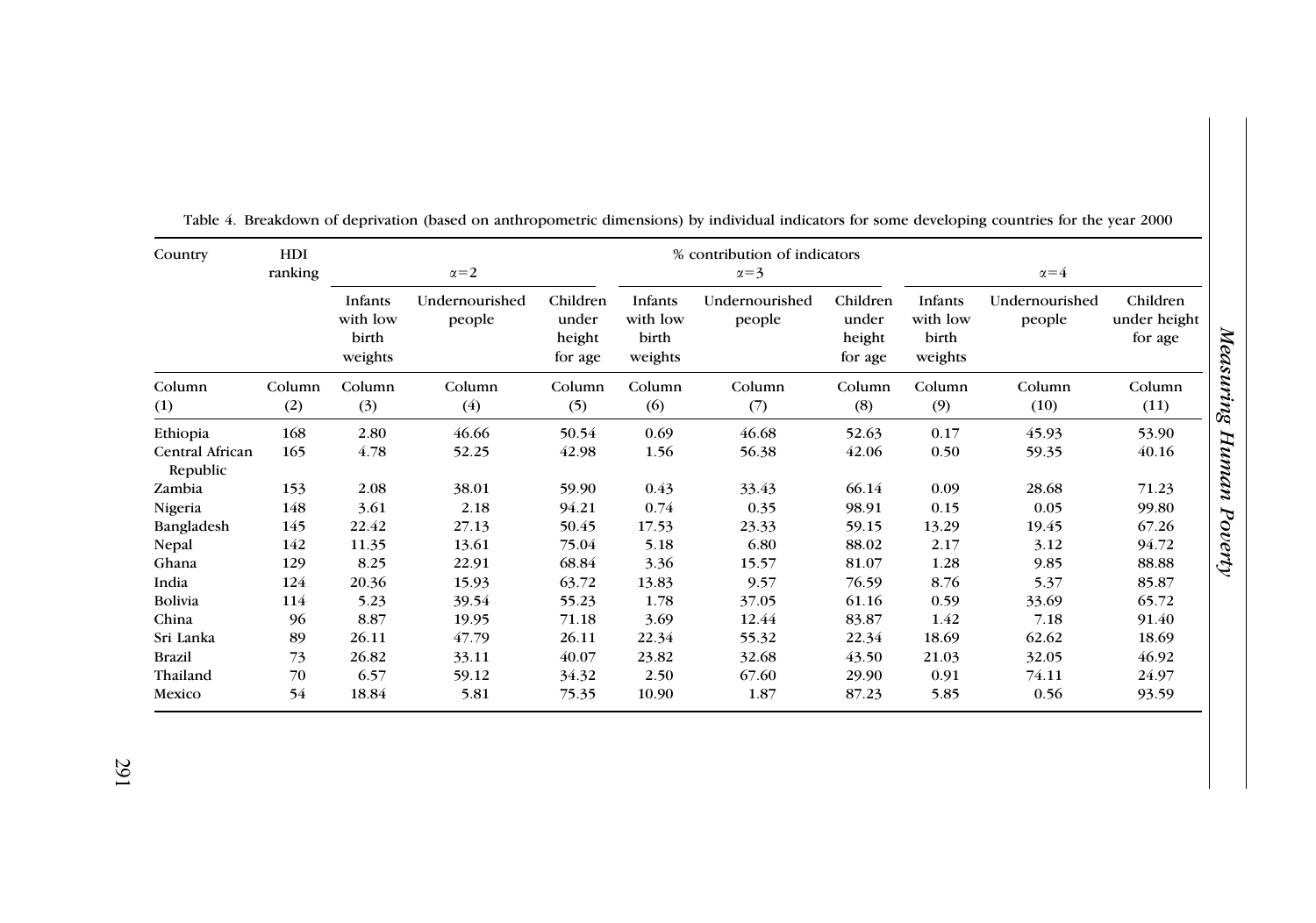analyse the impact of 'infants with low birth weight' on global deprivation. In Bangladesh, Nepal, India, Sri Lanka, Brazil and Mexico, this is significant for certain values of  $\alpha$ . Therefore, a policy of reducing the percentage contribution made by this factor will also be an attempt to combat health and nutrition problems.

One encouraging picture that emerges from Table 4 is that in some countries there is an insignificant effect of some dimension(s) on global deprivation. For instance, in Ethiopia and Zambia the impact of the indicator infant with low birth weight is rather small. In Ethiopia, the country that has maximum deprivation, the effects of the remaining two sources are quite high. Therefore, in this country these two sources deserve more or less equal importance from an antideprivation policy perspective. But in some cases we observe a quite disturbing picture — the influence of a factor is very high. For instance, in Nigeria and Mexico for  $\alpha=2$ , the indicator children under height for age characterizes, respectively, more than 94% and more than 75% of global deprivation. This contribution rises as the value of  $\alpha$  goes up, and therefore this attribute has serious implications in terms of frequent illness and nutrition deficiency on child health. The policy-makers may, therefore, have to reformulate an appropriate policy under such circumstances.

In order to establish what an individual variable contributes to human deprivation, in Tables 5 and 6 we present the decomposition of the HPI and nutrition components. This breakdown is important when policy decisions are based on comparison of contributions across component variables. We note from Tables 5 and 6 that for any country, for any  $\alpha$ , rankings of the percentage contributions of the UNDP and anthropometric indicators are the same as those observed in Tables 3 and 4, respectively. Next, our observation from Tables 5 and 6 reveals that, for Ethiopia, Central African Republic, Nigeria, Ghana and Brazil, for  $\alpha=2.3$ , each of the UNDP dimensions contributes more than any of the nutrition components. Thus, in the case of these countries, their overall situation indicates that they are in a comfortable position from the nutritional aspect. The pictures for  $\alpha=4$  and the remaining countries are somewhat mixed in the sense that the contributions of the UNDP indicators and nutritional indicators cannot be separated out. For instance, in Mexico, while 'deprivation in decent standard of living' contributes the most, the next major contributor is 'children under height for age'. Positions of all other countries can be analysed analogously.

# **Conclusion**

This paper aimed to develop a generalization of the UNDP HPI through an axiomatic approach. The index can be written as the simple average of deprivations along individual dimensions. This property permits us to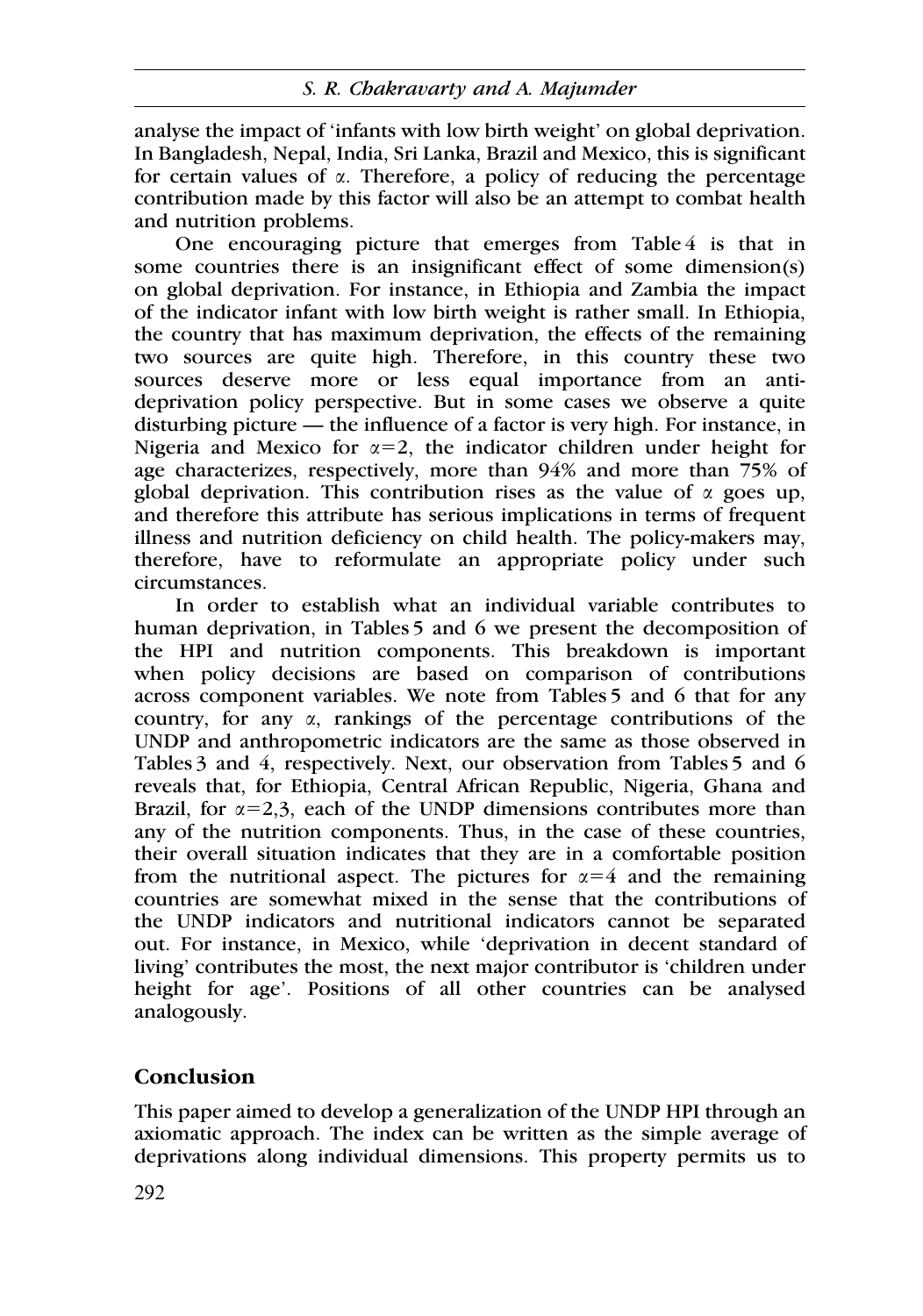| Country                     | <b>HDI</b><br>ranking |                                                             | $\alpha = 2$                |                                                    |                                                               | % contribution of indicators<br>$\alpha = 3$ |                                                   | $\alpha = 4$                                                  |                                    |                                                   |
|-----------------------------|-----------------------|-------------------------------------------------------------|-----------------------------|----------------------------------------------------|---------------------------------------------------------------|----------------------------------------------|---------------------------------------------------|---------------------------------------------------------------|------------------------------------|---------------------------------------------------|
|                             |                       | Probability at<br>birth<br>of not<br>surviving to<br>age 40 | Adult<br>illiteracy<br>rate | Deprivation<br>in decent<br>standard<br>of living* | Probability at<br>birth<br>of not<br>surviving to<br>age $40$ | Adult<br>illiteracy<br>rate                  | Deprivation<br>in decent<br>standard<br>of living | Probability at<br>birth<br>of not<br>surviving to<br>age $40$ | Adult<br>illiteracy<br>rate        | Deprivation<br>in decent<br>standard<br>of living |
| Column $(1)$                | Column $(2)$          | Column $(3)$                                                | Column $(4)$                | Column (5)                                         | Column $(6)$                                                  | Column $(7)$                                 | Column $(8)$                                      |                                                               | Column (9) Column (10) Column (11) |                                                   |
| Ethiopia                    | 168                   | 17.11                                                       | 33.39                       | 34.05                                              | 13.25                                                         | 36.12                                        | 37.20                                             | 10.08                                                         | 38.36                              | 39.89                                             |
| Central African<br>Republic | 165                   | 28.92                                                       | 40.03                       | 14.43                                              | 28.68                                                         | 46.71                                        | 10.11                                             | 27.61                                                         | 52.92                              | 6.88                                              |
| Zambia                      | 153                   | 46.19                                                       | 7.71                        | 14.96                                              | 51.96                                                         | 3.54                                         | 9.57                                              | 54.95                                                         | 1.53                               | 5.76                                              |
| Nigeria                     | 148                   | 25.74                                                       | 29.53                       | 27.76                                              | 23.77                                                         | 29.22                                        | 26.63                                             | 21.55                                                         | 28.38                              | 25.08                                             |
| Bangladesh                  | 145                   | 7.77                                                        | 58.48                       | 11.04                                              | 3.50                                                          | 72.24                                        | 5.92                                              | 1.44                                                          | 81.67                              | 2.91                                              |
| Nepal                       | 142                   | 8.06                                                        | 53.96                       | 17.35                                              | 3.75                                                          | 64.83                                        | 11.82                                             | 1.61                                                          | 72.12                              | 7.45                                              |
| Ghana                       | 129                   | 26.05                                                       | 29.02                       | 33.24                                              | 25.10                                                         | 29.52                                        | 36.18                                             | 23.85                                                         | 29.61                              | 38.84                                             |
| India                       | 124                   | 6.82                                                        | 44.81                       | 21.29                                              | 3.08                                                          | 51.89                                        | 16.99                                             | 1.31                                                          | 56.60                              | 12.77                                             |
| <b>Bolivia</b>              | 114                   | 28.28                                                       | 17.56                       | 20.07                                              | 27.59                                                         | 13.50                                        | 16.49                                             | 25.57                                                         | 9.86                               | 12.87                                             |
| China                       | 96                    | 8.25                                                        | 33.40                       | 40.47                                              | 4.17                                                          | 33.99                                        | 45.32                                             | 2.03                                                          | 33.28                              | 48.83                                             |
| Sri Lanka                   | 89                    | 3.06                                                        | 6.43                        | 56.91                                              | 0.82                                                          | 2.50                                         | 65.81                                             | 0.21                                                          | 0.91                               | 71.58                                             |
| <b>Brazil</b>               | 73                    | 23.75                                                       | 40.74                       | 16.79                                              | 21.99                                                         | 49.40                                        | 13.07                                             | 19.68                                                         | 57.92                              | 9.83                                              |
| Thailand                    | 70                    | 11.09                                                       | 2.77                        | 52.08                                              | 5.69                                                          | 0.71                                         | 57.92                                             | 2.74                                                          | 0.17                               | 60.49                                             |
| Mexico                      | 54                    | 16.92                                                       | 18.16                       | 29.72                                              | 11.99                                                         | 13.34                                        | 27.92                                             | 7.62                                                          | 8.79                               | 23.52                                             |

Table 5. Percentage contribution of individual indicators of UNDP basic dimensions in the overall index for some developing countries for the year 2000

\*For the year 2000, owing to lack of reliable data on 'the *percentage* of population without access to health services' ( $x*_{32}$ ), this has been measured using an unweighted average of 'population not using improved water sources'  $(x*_{31})$  and 'underweight children under five'  $(x*_{33})$ .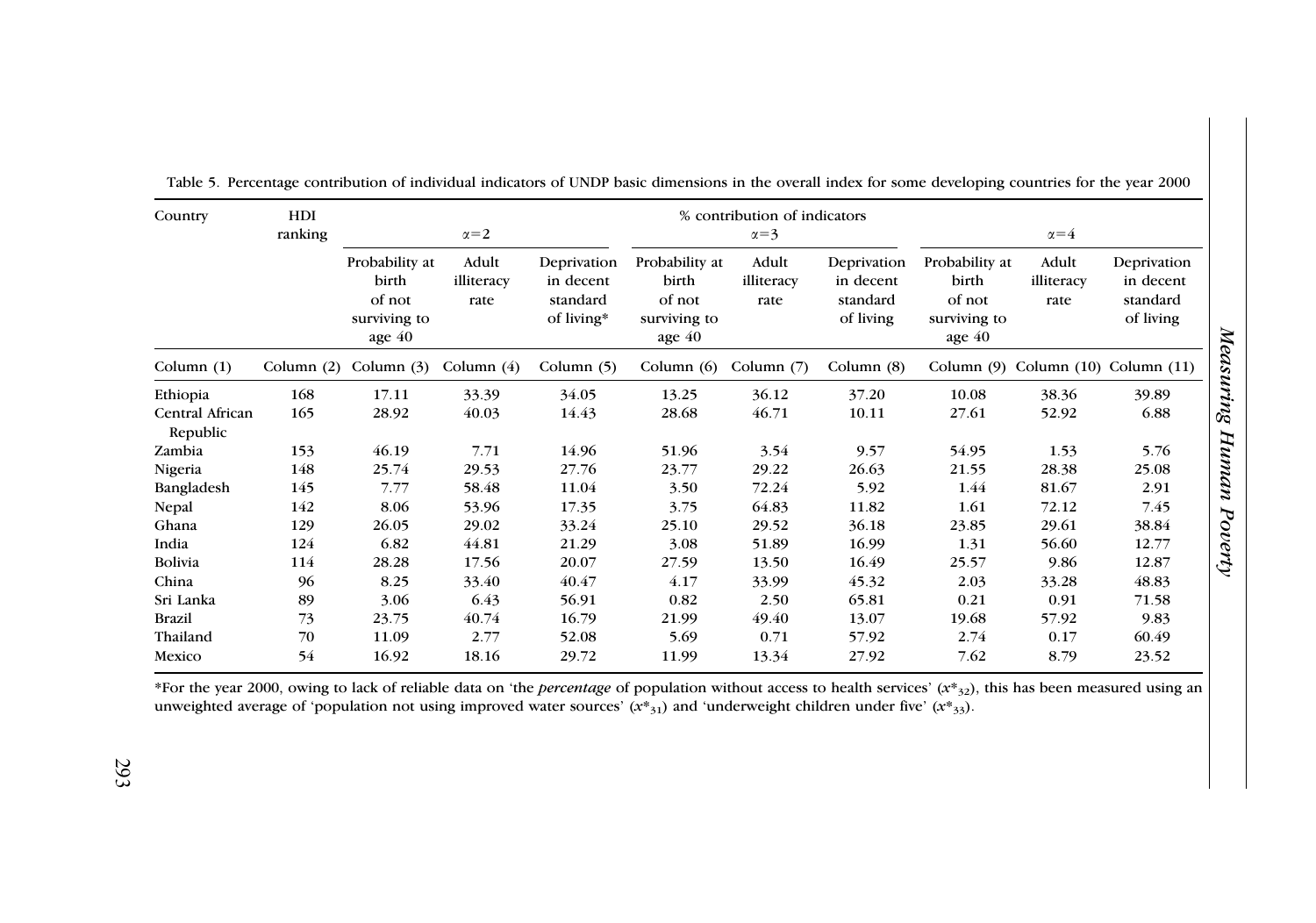| Country                     | HDI          | % contribution of indicators         |                               |                                     |                                      |                               |                                     |                                      |                               |                                     |  |  |
|-----------------------------|--------------|--------------------------------------|-------------------------------|-------------------------------------|--------------------------------------|-------------------------------|-------------------------------------|--------------------------------------|-------------------------------|-------------------------------------|--|--|
|                             | ranking      | $\alpha = 2$                         |                               |                                     |                                      | $\alpha = 3$                  |                                     | $\alpha = 4$                         |                               |                                     |  |  |
|                             |              | Infants with<br>low birth<br>weights | Under-<br>nourished<br>people | Children<br>under height<br>for age | Infants with<br>low birth<br>weights | Under-<br>nourished<br>people | Children<br>under height<br>for age | Infants with<br>low birth<br>weights | Under-<br>nourished<br>people | Children<br>under height<br>for age |  |  |
| Column $(1)$                | Column $(2)$ | Column $(3)$                         | Column $(4)$                  | Column $(5)$                        | Column $(6)$                         | Column $(7)$                  | Column $(8)$                        | Column $(9)$                         | Column $(10)$                 | Column $(11)$                       |  |  |
| Ethiopia                    | 168          | 0.43                                 | 7.21                          | 7.81                                | 0.09                                 | 6.27                          | 7.07                                | 0.02                                 | 5.36                          | 6.29                                |  |  |
| Central African<br>Republic | 165          | 0.79                                 | 8.68                          | 7.14                                | 0.23                                 | 8.18                          | 6.10                                | 0.06                                 | 7.47                          | 5.06                                |  |  |
| Zambia                      | 153          | 0.65                                 | 11.84                         | 18.66                               | 0.15                                 | 11.68                         | 23.10                               | 0.03                                 | 10.83                         | 26.89                               |  |  |
| Nigeria                     | 148          | 0.61                                 | 0.37                          | 15.98                               | 0.15                                 | 0.07                          | 20.15                               | 0.04                                 | 0.01                          | 24.94                               |  |  |
| Bangladesh                  | 145          | 5.09                                 | 6.16                          | 11.46                               | 3.21                                 | 4.28                          | 10.85                               | 1.86                                 | 2.72                          | 9.40                                |  |  |
| Nepal                       | 142          | 2.34                                 | 2.81                          | 15.48                               | 1.02                                 | 1.33                          | 17.26                               | 0.41                                 | 0.59                          | 17.82                               |  |  |
| Ghana                       | 129          | 0.96                                 | 2.68                          | 8.05                                | 0.31                                 | 1.43                          | 7.47                                | 0.10                                 | 0.76                          | 6.84                                |  |  |
| India                       | 124          | 5.51                                 | 4.31                          | 17.25                               | 3.88                                 | 2.68                          | 21.47                               | 2.57                                 | 1.57                          | 25.17                               |  |  |
| Bolivia                     | 114          | 1.78                                 | 13.48                         | 18.82                               | 0.76                                 | 15.72                         | 25.95                               | 0.30                                 | 17.42                         | 33.98                               |  |  |
| China                       | 96           | 1.59                                 | 3.57                          | 12.73                               | 0.61                                 | 2.06                          | 13.85                               | 0.22                                 | 1.14                          | 14.50                               |  |  |
| Sri Lanka                   | 89           | 8.77                                 | 16.06                         | 8.77                                | 6.90                                 | 17.08                         | 6.90                                | 5.10                                 | 17.09                         | 5.10                                |  |  |
| <b>Brazil</b>               | 73           | 5.02                                 | 6.20                          | 7.50                                | 3.70                                 | 5.08                          | 6.76                                | 2.64                                 | 4.02                          | 5.89                                |  |  |
| Thailand                    | 70           | 2.24                                 | 20.13                         | 11.69                               | 0.89                                 | 24.11                         | 10.67                               | 0.33                                 | 27.12                         | 9.14                                |  |  |
| Mexico                      | 54           | 6.63                                 | 2.05                          | 26.52                               | 5.10                                 | 0.87                          | 40.78                               | 3.51                                 | 0.33                          | 56.22                               |  |  |

Table 6. Percentage contribution of individual indicators of anthropometric dimensions in the overall index for some developing countries for the year 2000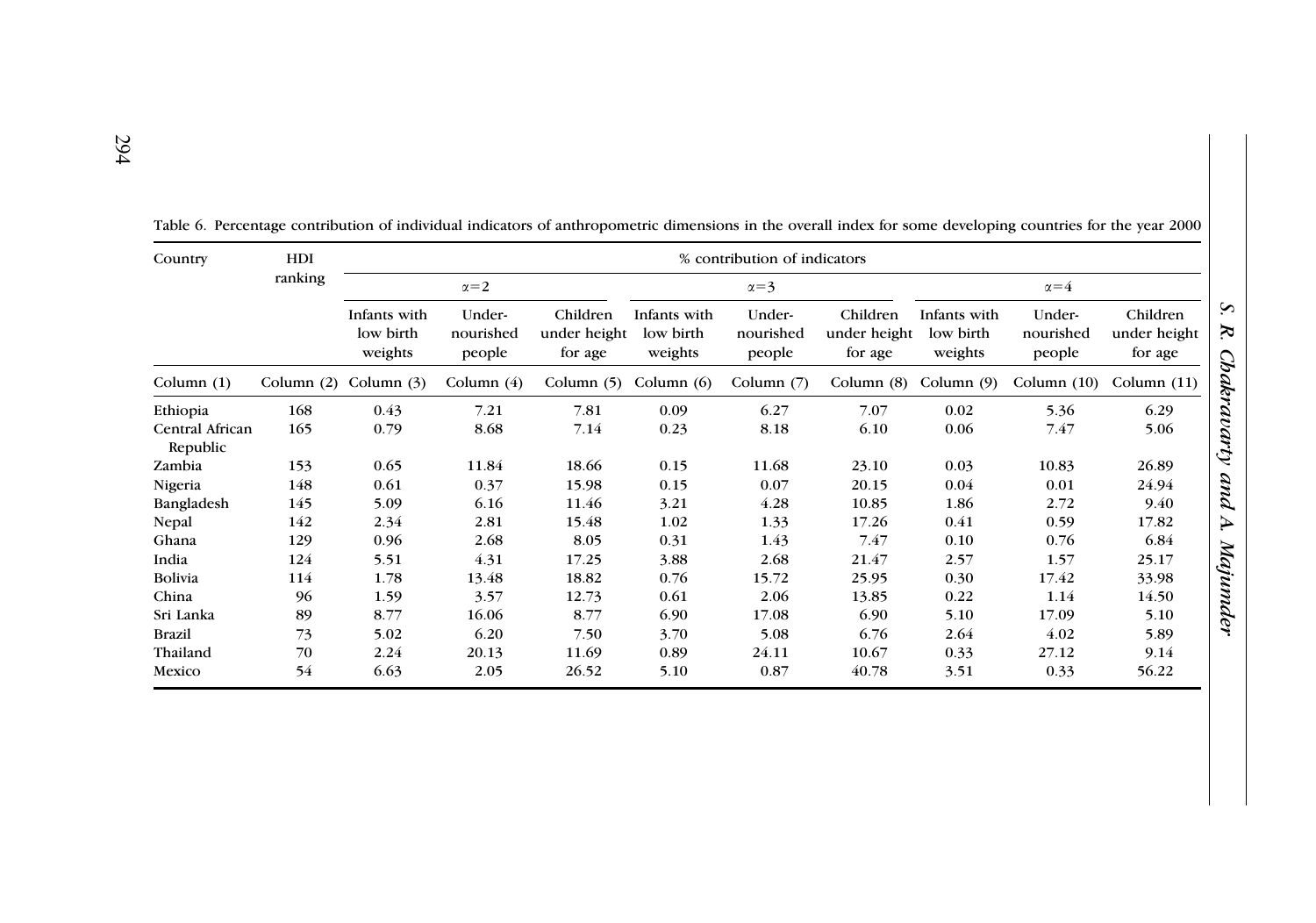determine the percentage contributions made by the dimensions to overall deprivation. These contributions can be used to separate the dimensions according to their degrees of sensitivity. The high contributing dimensions may require the attention of policy-makers to reduce their impact in order to occupy a lower position in the human poverty profile. An empirical illustration of the generalized index using cross-country data for the dimensions of life considered by the UNDP and some anthropometric indicators is also provided in the analysis.

Finally, we present suggestions on policies that warrant attention based on application of our index. For example, an improvement in the adult literacy rate can be brought about by: (i) reduction of dropouts at different levels of education by some incentives, and (ii) having adult education programmes such as free night schools where people can study after work. In the context of anthropometric indicators, it is known that malnutrition is typically caused by a combination of insufficient food intake and infection, which impairs the body's ability to absorb or assimilate food. Therefore, the situation in this context can be improved by providing better health infrastructure, by arranging proper diets for pregnant women, by improving calorie intake for children through midday meals at schools, and so on. Contributions of the indicators to the overall index indicate on which aspect a country will need to focus its attention to formulate pertinent policies.

# Acknowledgements

The authors are grateful to John Komlos for his suggestion to include anthropometric indicators in the index. They thank the seminar participants at the Centre for Development Studies, Trivandrum and two anonymous referees for comments.

#### **Notes**

- 1 This procedure, which Dutta et al. (2003) referred to as Procedure II, was adopted in Chakravarty (2003) for developing a generalization of the HDI.
- 2 It may be noted here that while the HDI deals with achievement of attributes, the HPI is concerned with failure of attributes. Given that achievement and failure deserve to be treated separately, the generalized HDI considered in Chakravarty (2003) has a completely different objective from the generalized index developed here.
- 3 While the consequences of low BMI (malnourishment, thinness) are obvious, the consequences of high BMI (obesity) are diabetes, cardiovascular disease, hypertension, stroke, and so on.
- 4 A non-negative square matrix of order k is called a  $k \times k$  permutation matrix if its entries are 0 or 1 and each of its rows and columns has only one positive element.
- 5 This indicator is commonly used for monitoring growth and to assess changes in the magnitude of malnutrition over time. It confounds the effects of short-term and longterm health and nutrition problems.
- 6 We may mention that information on anthropometric indicators is not available for these countries. Therefore, an analysis for these countries with UNDP dimensions will only detract from the value of the paper.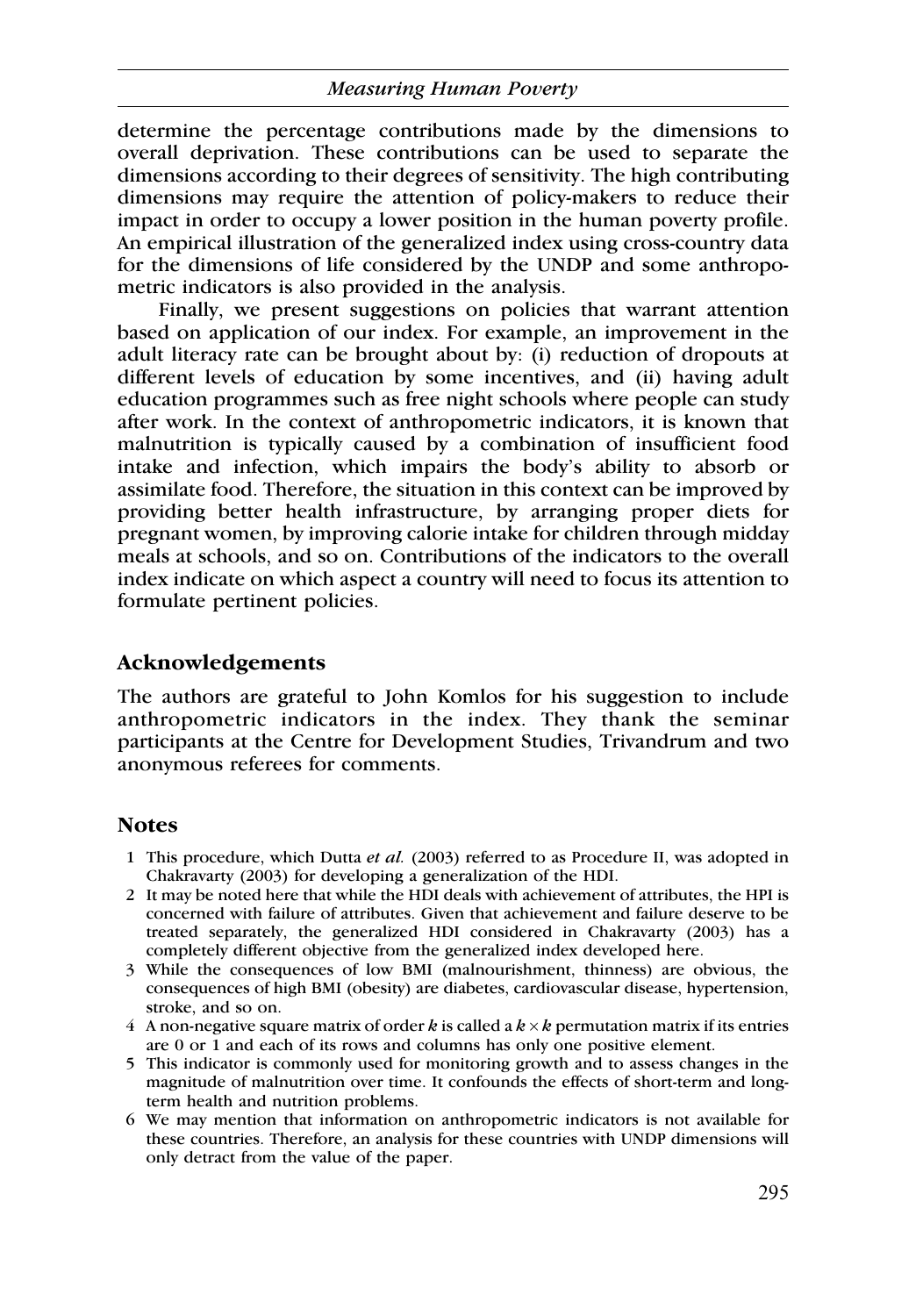#### S. R. Chakravarty and A. Majumder

7 In principle, the distribution of deprivation of living standards across the three individual components can be investigated applying a similar approach and the underlying policy implication can be examined. However, due to close similarity of the exercise with the earlier ones, the exercise has not been done here.

#### References

- Aczél, J. (1966) Lectures on Functional Equations and Their Applications, Academic Press, New York.
- Alderman, H. (2000) 'Anthropometry', in M. Grosh and P. Glewwe (Eds), Designing Household Survey Questionnaires for Developing Countries: Lessons from 15 years of Living Standards Measurement Study, The World Bank, Washington, DC.
- Anand, S. and Sen, A.K. (1993) 'Human Development Index: methodology and measurement', Human Development Report Office Occasional Paper 12, United Nations Development Programme, New York.
- Atkinson, A.B. (1970) 'On the Measurement of Inequality', Journal of Economic Theory, 2(3), pp. 244–263.
- Atkinson, A.B. (2003) 'Multidimensional deprivation: contrasting social welfare and counting approaches', Journal of Economic Inequality, 1(1), pp. 51–65.
- Atkinson, A.B. and Bourguignon, F. (1982) 'The Comparison of Multidimensioned Distributions of Economic Status', Review of Economic Studies, 49(2), pp. 183–201.
- Bourguignon, F. and Chakravarty, S.R. (1999) 'A family of multidimensional poverty measures', in D.J. Slottje (Ed.), Advances in Econometrics, Income Distribution and Scientific Methodology: Essays in Honor of C. Dagum, Physica-Verlag, Heidelberg.
- Bourguignon, F. and Chakravarty, S.R. (2003) 'The measurement of multidimensional poverty', Journal of Economic Inequality, 1(1), pp. 331-344.
- Chakravarty, S.R. (1990) Ethical Social Index Numbers, Springer-Verlag, New York.
- Chakravarty, S.R. (1997) 'On Shorrocks' reinvestigation of the Sen poverty index', Econometrica, 65(5), pp. 1241–1242.
- Chakravarty, S.R. (2003) 'A generalized Human Development Index', Review of Development Economics, 7(1), pp. 99–104.
- Chakravarty, S.R. and D'Ambrosio, C. (2003) The Measurement of Social Exclusion, German Institute for Economic Research, Berlin.
- Chakravarty, S.R., Mukherjee, D. and Ranade, R. (1998) 'On the family of subgroup and factor decomposable measures of multidimensional poverty', Research on Economic Inequality, 8, pp.  $175-194$ .
- Dutta, I., Pattanaik, P.K. and Xu, Y. (2003) 'On measuring deprivation and the standard of living in a multidimensional framework on the basis of aggregate data', Economica, 70(2), pp. 197–221.
- Foster, J.E., López-Calva, L.F. and Székely, M. (2005) 'Measuring distribution of human development: methodology and an application to Mexico', Journal of Human Development, 6(1), pp. 5–25.
- Kakwani, N.C. (1980) Income Inequality and Poverty: Methods of Estimation and Policy Applications, Oxford University Press, Oxford.
- Kelley, A.C. (1991) 'The Human Development Index: handle with care', Population and Development Review, 17(2), pp. 315–324.
- Kolm, S.C. (1969) 'The optimal production of social justice', in J. Margolis and H. Guitton (Eds), Public Economics, Macmillan, London.
- Kolm, S.C. (1977) 'Multidimensional egalitarianism', Quarterly Journal of Economics, 91(1), pp. 1–13.
- Lipton, M. and Ravallion, M. (1995) 'Poverty and policy', in J. Behrman and T.N. Srinivasan (Eds), Handbook of Development Economics, volume 1, North–Holland, Amsterdam.
- Osmani, S.R. (1992) 'Introduction', in S.R. Osmani (Ed.), Nutrition and Poverty, Oxford University Press, Oxford.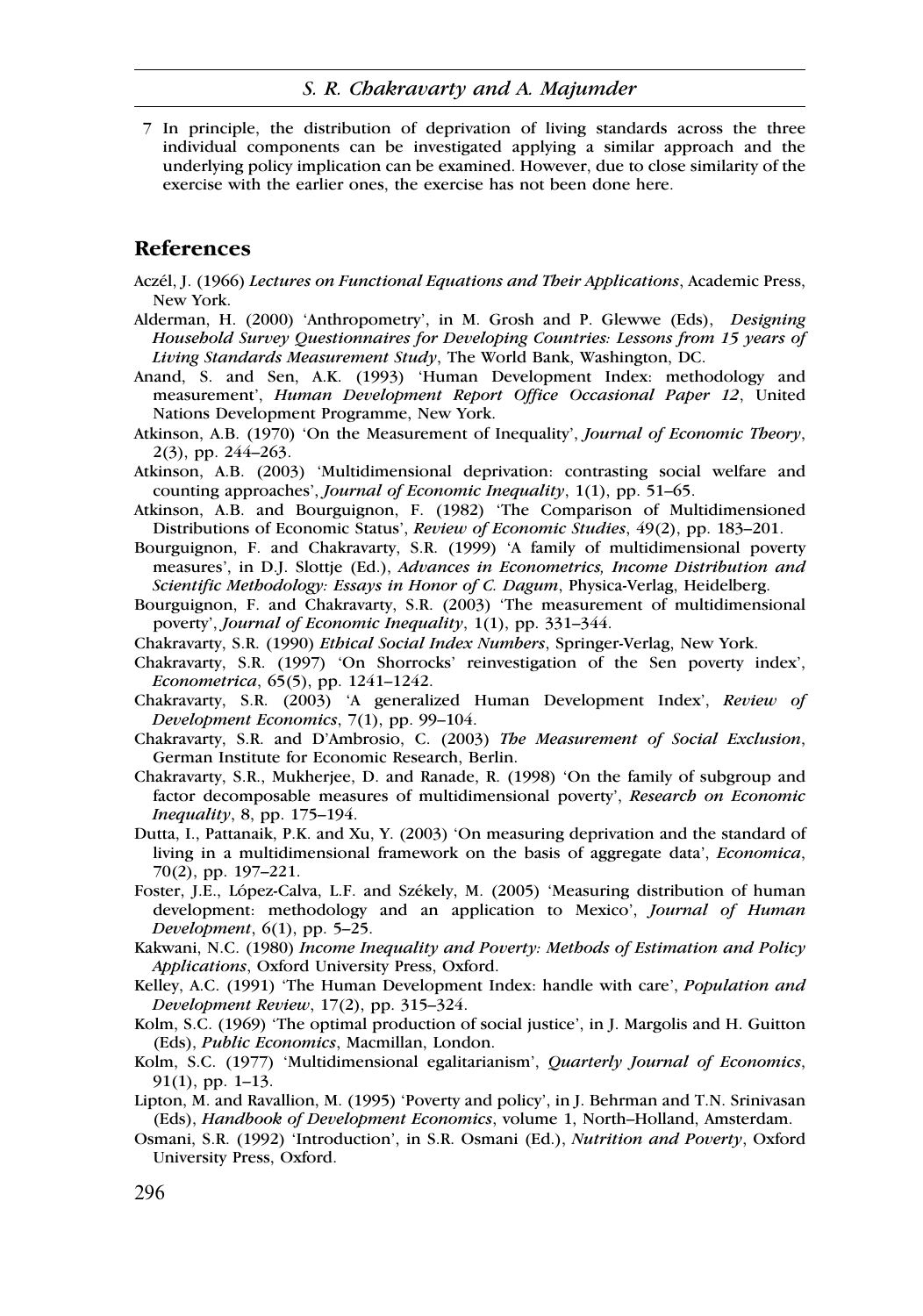- Ravallion, M. (1996) 'Issues in measuring and modeling poverty', Economic Journal, 106(438), pp. 1328–1343.
- Sen, A.K. (1973) On Economic Inequality, Clarendon Press, Oxford.
- Sen, A.K. (1976) 'Poverty: on ordinal approach to measurement', Econometrica, 44(2), pp. 219–231.
- Sen, A.K. (1985) Commodities and Capabilities, North–Holland, Amsterdam.
- Sen, A.K. (1987) Standard of Living, Cambridge University Press, Cambridge.
- Sen, A.K. (1997) On Economic Inequality, with a Substantial Annexe by J. E. Foster and A. K. Sen, Oxford University Press, Oxford.
- Shorrocks, A.F. (1983) 'Ranking income distributions', Economica, 50(1), pp. 3–17.
- Srinivasan, T.N. (1994) 'Human development: a new paradigm or reinvention of the wheel?', American Economic Review, Papers and Proceedings, 84(1), pp. 238–243.
- Streeten, P. (1981) First Things First: Meeting Basic Human Needs in Developing Countries, Oxford University Press, Oxford.
- Tsui, K.-Y. (1995) 'Multidimensional generalizations of the relative and absolute indices: the Atkinson–Kolm–Sen approach', Journal of Economic Theory, 67(1), pp. 251–265.
- Tsui, K.-Y. (1999) 'Multidimensional inequality and multidimensional generalized entropy measures: an axiomatic derivation', Social Choice and Welfare, 16(1), pp. 145–157.
- Tsui, K.-Y. (2002) 'Multidimensional poverty indices', Social Choice and Welfare, 19(1), pp. 69–93.
- United Nations Development Programme (1990–2005) Human Development Report, Oxford University Press, New York.
- Weymark, J.A. (2003) 'The Normative Approach to the Measurement of Multidimensional Inequality', Working Paper, Department of Economics, Vanderbilt University, Nashville, TN.
- World Health Organisation (1995) Physical Status: The Use and Interpretation of Anthropometry, Report of a WHO Expert Committee, WHO Technical Report Series, 854, WHO, Geneva.

#### Appendix

#### Proof of Theorem 1:

MN requires increasingness of d. For NM to hold we need  $d(0)=0$ . Next, let  $b > 0$ . Then given  $x_i > y_i$ , HD demands

$$
d(x_i + b) - d(x_i) > d(y_i + b) - d(y_i).
$$
 (A1)

Dividing both sides of equation (A1) by h and letting h tend to zero, we get

$$
d'(x_i) > d'(y_i), \tag{A2}
$$

where  $d'$  is the derivative of d.

The argument given above shows that equation (A1) implies equation (A2). To prove the reverse implication, let us take the definite integral of the left (right)-hand side of equation (A2) from lower limit  $x_i(y_i)$ to upper limit  $x_i+b(y_i+b)$  to get

$$
\int_{x_i}^{x_i+b} f'(z)dz > \int_{y_i}^{y_i+b} f'(z)dz \tag{A3}
$$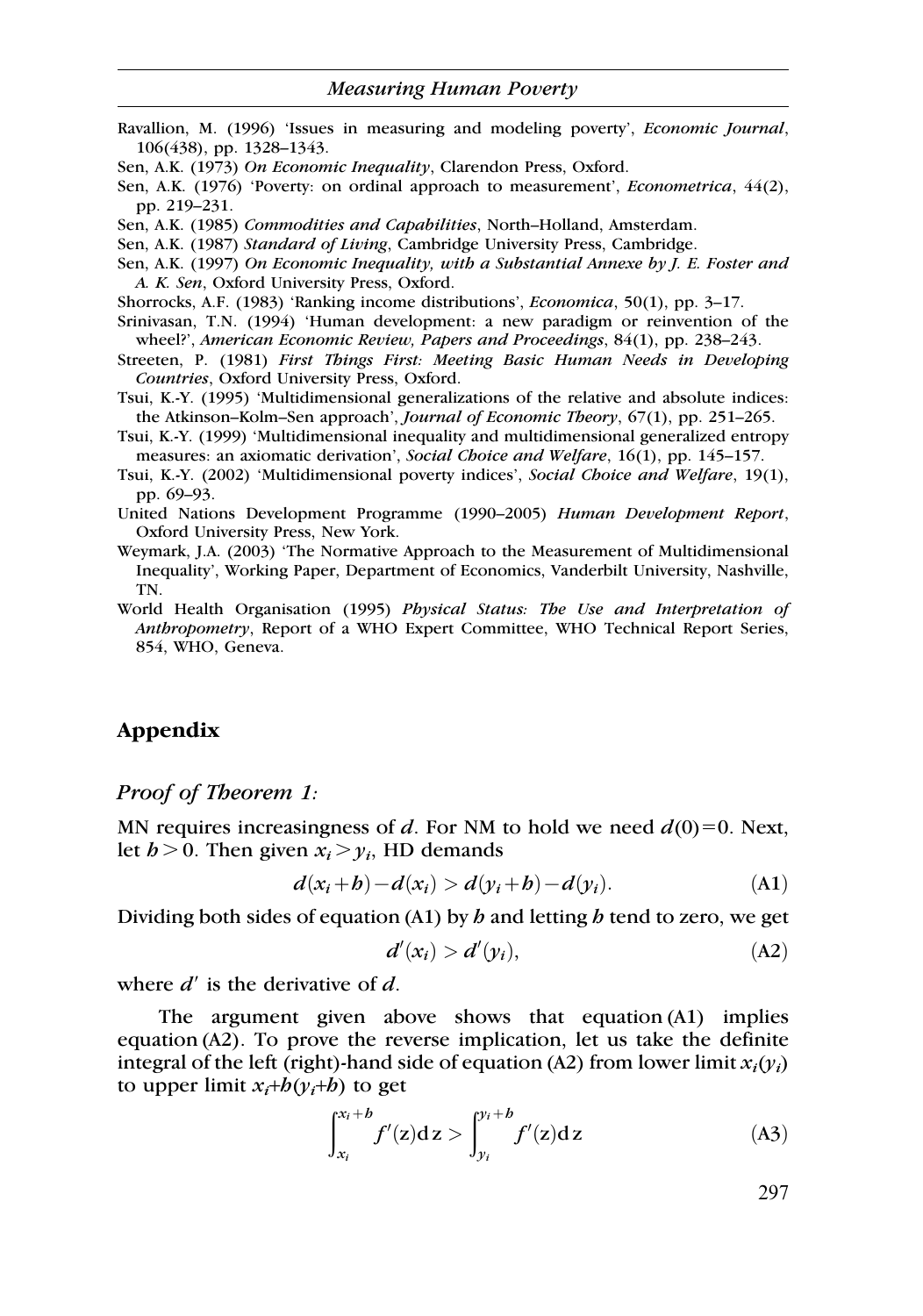which is equation (A1). Therefore, equation (A1) implies and is implied by equation (A2).

Given  $x_i > y_i$ , for equation (A2) to hold we require increasingness of  $d'$ ; that is, strict convexity of d. In other words, we need  $d''>0$ , where  $d''$  is the derivative of  $d'$ .

This establishes the necessity part of the theorem. The sufficiency is easy to verify.

#### Proof of Theorem 2:

Suppose that the deprivation index is of the form

$$
t_1(x_i) = x_i^{\alpha} + 1, \, \alpha > 1,\tag{A4}
$$

since  $t_1(0)=1$ , NM is violated. However,  $t_1$  satisfies the remaining two postulates.

The index given by

$$
t_2(x_i) = -\frac{x_i}{1 + x_i} \tag{A5}
$$

violates MN because it is decreasing in  $x_i$ . But it verifies NM and HD.

Since the index

$$
t_3(x_i) = x_i^c, \quad 0 < c < 1,\tag{A6}
$$

is strictly concave in  $x_i$ , HD is not fulfilled. However,  $t_3$  meets NM and MN.

#### Proof of Theorem 3:

The idea of the proof is taken from Aczél (1966, pp. 239–240). For any  $i$ ,  $1 \le i \le k$ , define  $I (0, ..., 0, a_i, 0, 0, ..., 0) = t_i(a_i)$ .

$$
I(a_1, a_2, 0, \ldots, 0) = I(a_1, 0, \ldots, 0) + I(0, a_2, 0, \ldots, 0) = t_1(a_1) + t_2(a_2).
$$
 (A7)

Repeating this procedure we get

$$
I(a_1, a_2, \ldots, a_k) = \sum_{i=1}^k t_i(a_i).
$$
 (A8)

Symmetry of I requires that  $t_i$  be independent of i, say  $t_i = t$  for all i. Therefore,

$$
I(a_1, a_2, \ldots, a_k) = \sum_{i=1}^k t(a_i).
$$
 (A9)

If  $a_i$ 's are all identical (say  $a_i=a$  to all i), then

$$
I(a, a, \ldots \ldots, a) = kt(a). \tag{A10}
$$

298